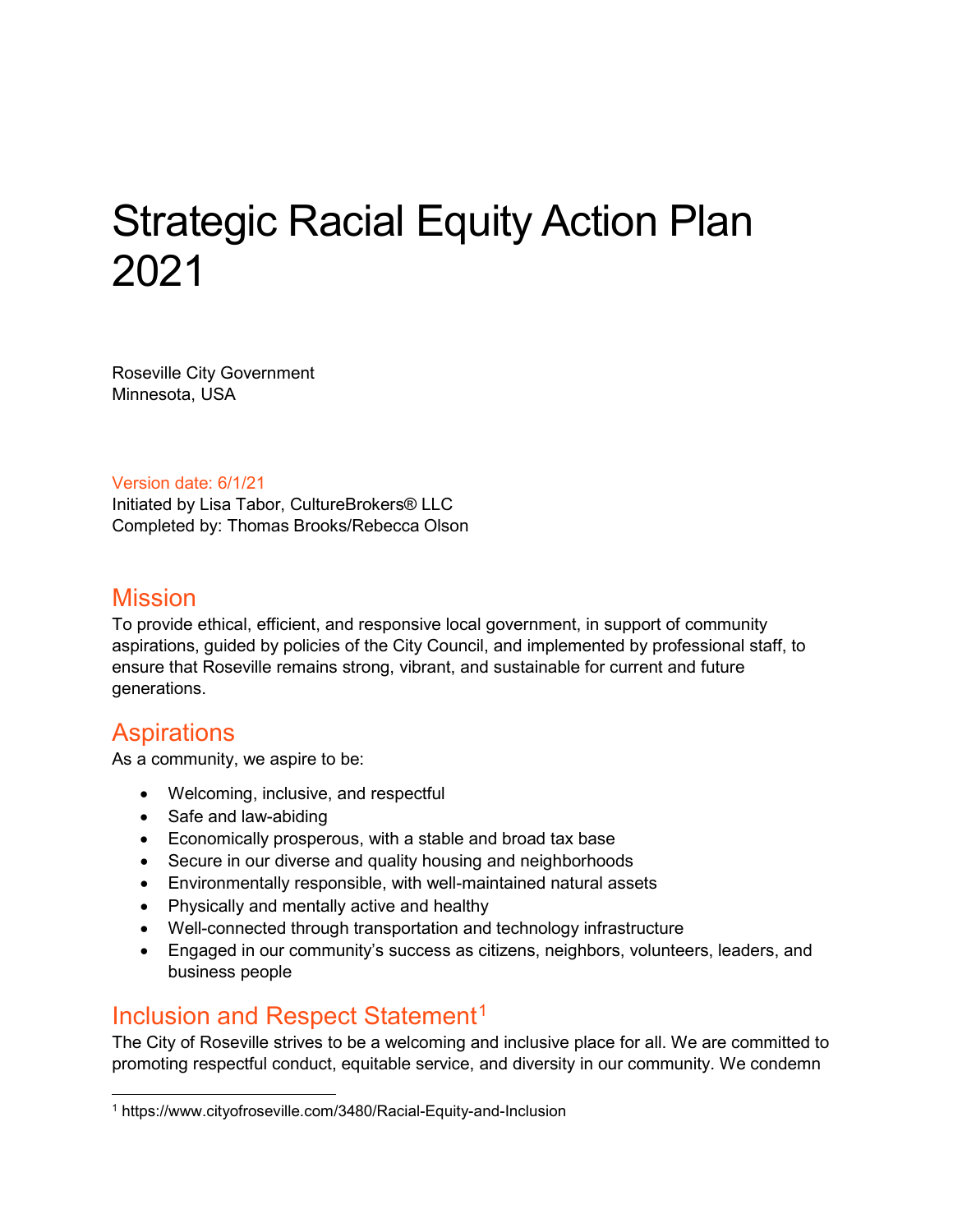discrimination by or against residents, visitors, workers, city employees or city businesses. In all that we do as a City government, we pledge to treat everyone fairly, respectfully, and without bias, regardless of their color, creed, religion, national origin, gender, marital status, familial status, immigration status, sexual orientation, age, income, or disability.

## Racial Equity Narrative[2](#page-1-0)

The City of Roseville is dedicated to creating an inclusive community where the predictability of success is not based on race or ethnicity.

The actions of government at the federal, state, and local level have created racial disparities that continue to harm our community. Rectifying these disparities is critical to the development of a vibrant community and a high quality of life for all residents.

All City Departments will prioritize racial equity in their planning, delivery, and evaluation of programs, policies, and services.

The City of Roseville is committed to taking tangible steps to normalize, organize, and operationalize racial equity principles and tools, with an eye toward impactful and sustainable outcomes that create a more equitable community.

## Introduction

## **Background**

Roseville government's ("Roseville") racial equity work became organized in 2018, when a small cohort of staff members participated in a training program offered by the Government Alliance on Race and Equity (GARE). With the guidance provided by this training, the GARE cohort developed Roseville's racial equity narrative and began to create a strategic plan of specific actions the City could take to incrementally improve racial equity. Membership in this core group has changed since that time, and it is now being formalized as the DEI Strategy Team for Roseville's continuing racial equity work. The primary role of the team is to evaluate, recommend and help implement activities, programs, and campaigns that further the development and adoption, monitoring, and reporting of this Strategic Racial Equity Action Plan for the City of Roseville.

Our activities have included:

• Snow plowing and on-street parking: Evaluated community engagement feedback and analyzed current city policy using a racial equity toolkit to understand any adverse impacts the policy may have on BIPOC community. Determined that a change in the policy may have an adverse impact, and did not approve any changes. Using a model of direct, multilingual engagement method, saw a 98% increase in input over the traditional communication methods used to collect feedback. The engagement model for collecting feedback was used in additional city efforts, including the neighborhood improvement program.<sup>[3](#page-1-1)</sup>

 <sup>2</sup> https://www.cityofroseville.com/3480/Racial-Equity-and-Inclusion

<span id="page-1-1"></span><span id="page-1-0"></span><sup>3</sup> <https://www.cityofroseville.com/AgendaCenter/ViewFile/Item/3336?fileID=28188>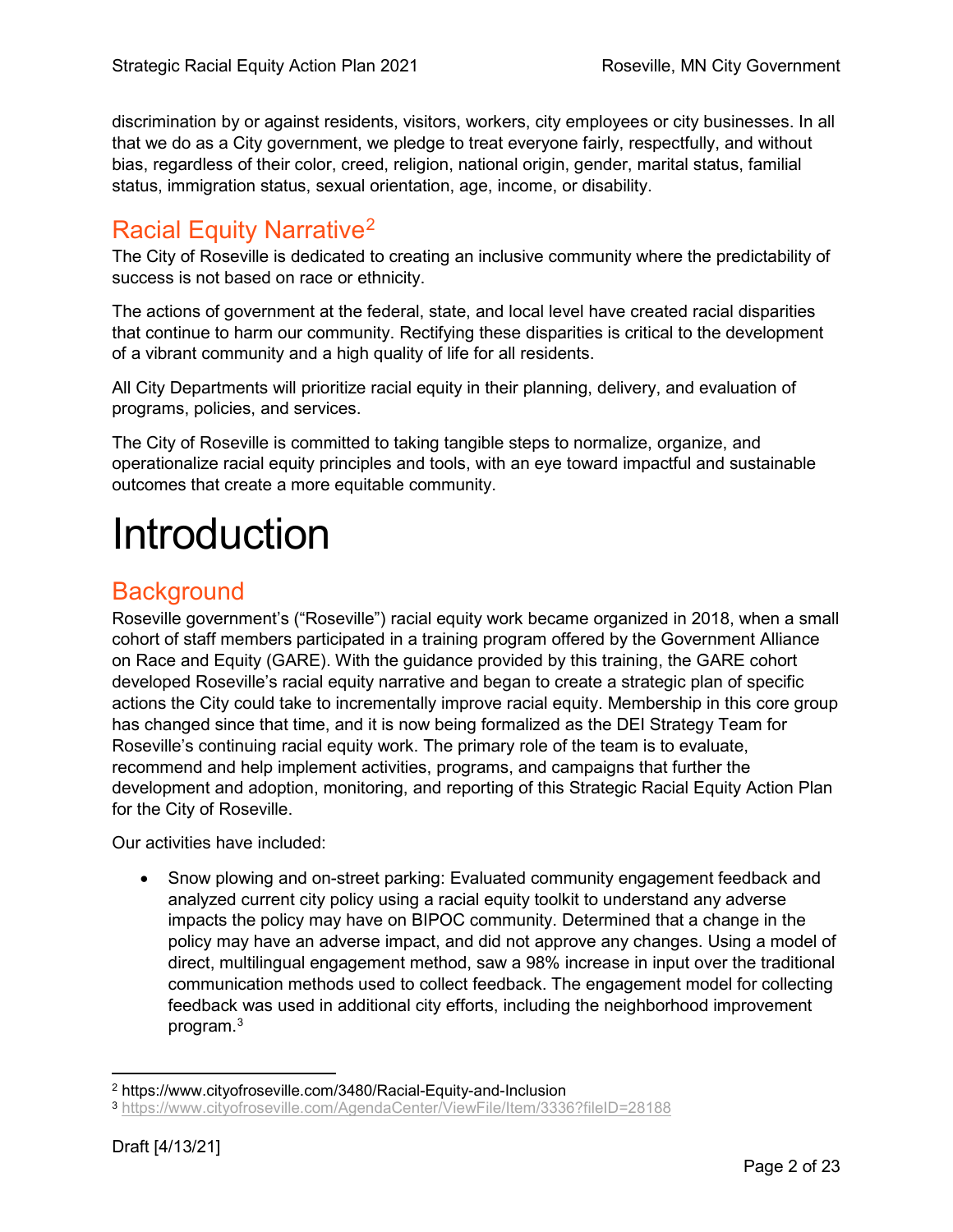- Initiated a series of all-staff trainings intended to begin the process of normalizing racial equity as part of the daily mindset of a City employee.
- Followed best practice by incorporating a racial equity "lens" in Roseville's 2040 Comprehensive Plan to ensure decisions made about the future of the city are race conscious, not merely race-neutral as earlier comprehensive plans had been $\hbox{}^4..$  $\hbox{}^4..$  $\hbox{}^4..$
- Updated the zoning code to identify and remove seemingly race-neutral provisions that have had the effect of fortifying structures of racial segregation and to incorporate provisions intended to foster diversity, inclusion, and racial equity.
- Adopted a Commitment to Diversity staffing program in the Police Department to retain eligible and qualified Community Service Officers, Cadets and reserve officers that are considered minorities in law enforcement.[5](#page-2-1)
- Established the Roseville Police Department Multicultural Advisory Committee (MAC) to help strengthen community outreach and to foster honest, ongoing and focused conversation between members of the community, police officers and other city staff in Roseville.<sup>[6](#page-2-2)</sup>
- Created the City of Roseville's first Racial Equity Action Plan.<sup>[7](#page-2-3)</sup>
- Incorporating equity and inclusion principles into RFP scoring plans.
- Analyzing the name of Pocahontas Park utilizing a racial equity lens and engaging the community for discussion about its cultural appropriateness.
- Developed improvements for inclusive play at Central Park Victoria, addressing additional dimensions of diversity
- More work continues at the department and program levels.

## Our Commitments

Roseville City Government fully commits to the long-term work of becoming culturally competent and responsive, welcoming, and inclusive of all people both within and outside our organization, as well as in the range of issues and challenges that we engage in. This includes (but is not limited to):

- Improving engagement among community members of different racial, ethnic, cultural, economic, religious backgrounds, and ages, as well as those with varying physical abilities, gender identities and sexual orientations to build an integrated community.
	- $\circ$  While diversities of all personal characteristics are important, Roseville has decided to focus its efforts on racial equity with the expectation that work to dismantle structural racism will not only benefit all persons but, because racism intersects so widely with other forms of oppression, antiracist work will facilitate

<span id="page-2-0"></span> <sup>4</sup> https://www.cityofroseville.com/3005/2040-Comprehensive-Plan

<span id="page-2-1"></span><sup>5</sup> https://www.cityofroseville.com/AgendaCenter/ViewFile/Item/3954?fileID=29687

<span id="page-2-2"></span><sup>6</sup> https://www.cityofroseville.com/3479/Multicultural-Advisory-Committee-MAC

<span id="page-2-3"></span><sup>7</sup> http://www.cityofroseville.com/AgendaCenter/ViewFile/Item/4137?fileID=30015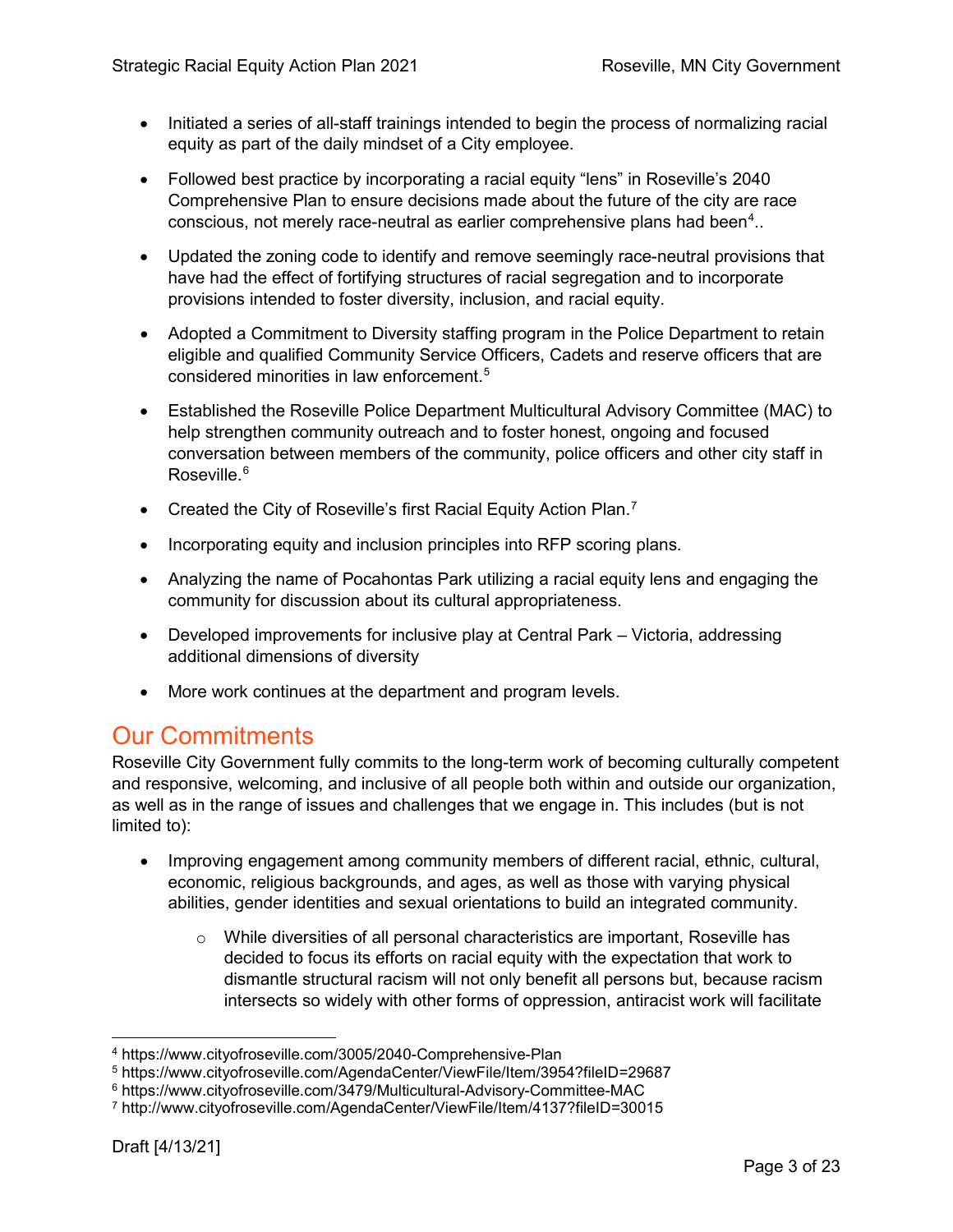additional efforts dedicated to mitigate the oppression of other marginalized groups.

- Developing relationships and increased collaboration with community leaders/organizations serving BIPOC and traditionally underrepresented communities including (but not limited to) partnering with the area school districts to break the schoolto-prison pipeline and better meet the needs of all Roseville families.
- Following through on intercultural lessons learned through community members by committing to listen, learn, and implement improved methods and practices to better serve the needs of all in the community.
- Recruiting, hiring, retaining, and developing a culturally competent staff, including police officers and firefighters, whose demographics more closely mirror those of our residents.
- Engaging council members, commissioners, and city volunteers in city DEI initiatives, practices, and cultural competence development as able
- Recruiting and retaining culturally competent and responsive commission members and city volunteers whose demographics more closely mirror those of our residents.
- Removing barriers and increasing access to city contracting opportunities for historically under-represented businesses.
- Committing to prioritize departmental equity challenges in addition to the SREAP Problem Statements, including (but not limited to) creating fair and bias free policies in the Roseville Police Department and improving interactions between police officers and community members of color.
- Committing the resources and funding necessary to support and achieve approved DEI action plan commitments and goals.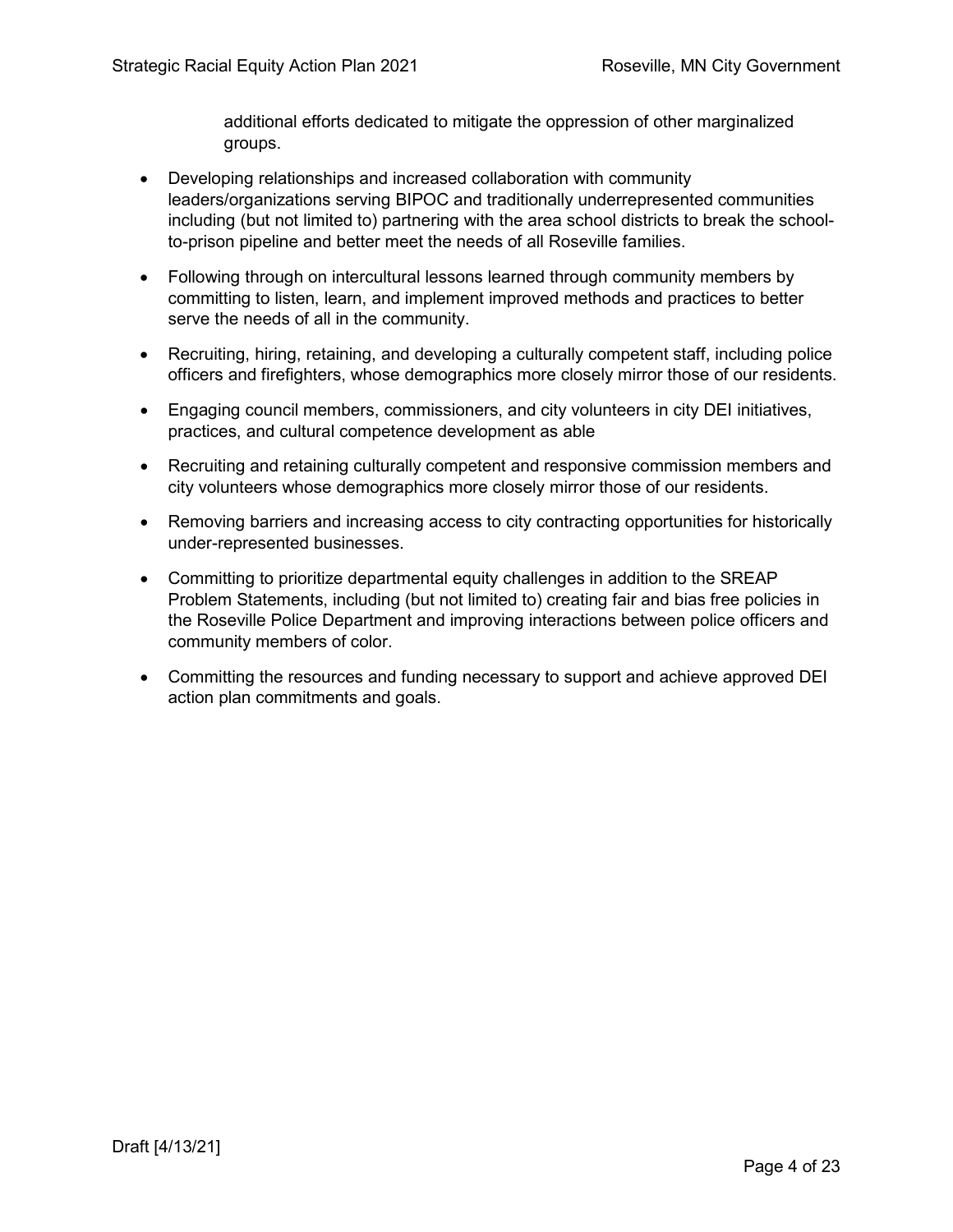## SREAP Purpose

#### We Will Deliver Results

Roseville City Government serves 33,600 residents $^8$  $^8$ , 30,000 people who work in Roseville $^9$  $^9$  and countless visitors each year. More than 26% of Roseville residents identify as People of Color<sup>[10](#page-4-2)</sup>; 8.8%[11](#page-4-3) of our employees do as well.

According to the 2019 American Community Survey<sup>[12](#page-4-4)</sup> Roseville's residents consisted:

- 8.3% Black of African American alone
- 0.5% American Indian and Alaska Native alone
- 8.5% Asian alone
- 74.5% White alone
- 0.1% Some other race alone
- 3.8% Hispanic
- 4.3% Two or More Races

Demographic trends suggest that Roseville's diversity is increasing<sup>[13](#page-4-5)</sup>

The City of Roseville is actively working to provide ethical, efficient, and responsive local government to create and enforce city policies, defend the safety of all community members, support the local economy, and provide public services. We must ensure we are providing quality programs and services that reflect the unique needs of all communities within the City of Roseville.

The main purpose of this Strategic Racial Equity Action Plan (SREAP) is to help us measure and significantly improve our results with culturally diverse workforce, businesses, representation and programming. Such results include, but are not limited to, improvements in:

- Establishing work plans and a related budget that support achievement of SREAP goals
- Staff diversity and cultural competency development
- Council and commission diversity, inclusion, and cultural competency and responsiveness development
- Reflection of the city's diversity in all branding and digital communications, including, but not limited to, social media, print, video, and newsletters

<span id="page-4-5"></span><sup>13</sup> ISD623 Demographic Report, October 2016

<span id="page-4-0"></span> <sup>8</sup> Source

<span id="page-4-1"></span><sup>&</sup>lt;sup>9</sup> Source

<span id="page-4-2"></span><sup>10</sup> Source

<span id="page-4-3"></span><sup>&</sup>lt;sup>11</sup> EEOC Data available in Springbrook Finance System

<sup>12</sup>

<span id="page-4-4"></span>[https://censusreporter.org/data/table/?table=B03002&primary\\_geo\\_id=16000US2755852&geo\\_ids=1600](https://censusreporter.org/data/table/?table=B03002&primary_geo_id=16000US2755852&geo_ids=16000US2755852,05000US27123,31000US33460,04000US27,01000US) [0US2755852,05000US27123,31000US33460,04000US27,01000US](https://censusreporter.org/data/table/?table=B03002&primary_geo_id=16000US2755852&geo_ids=16000US2755852,05000US27123,31000US33460,04000US27,01000US)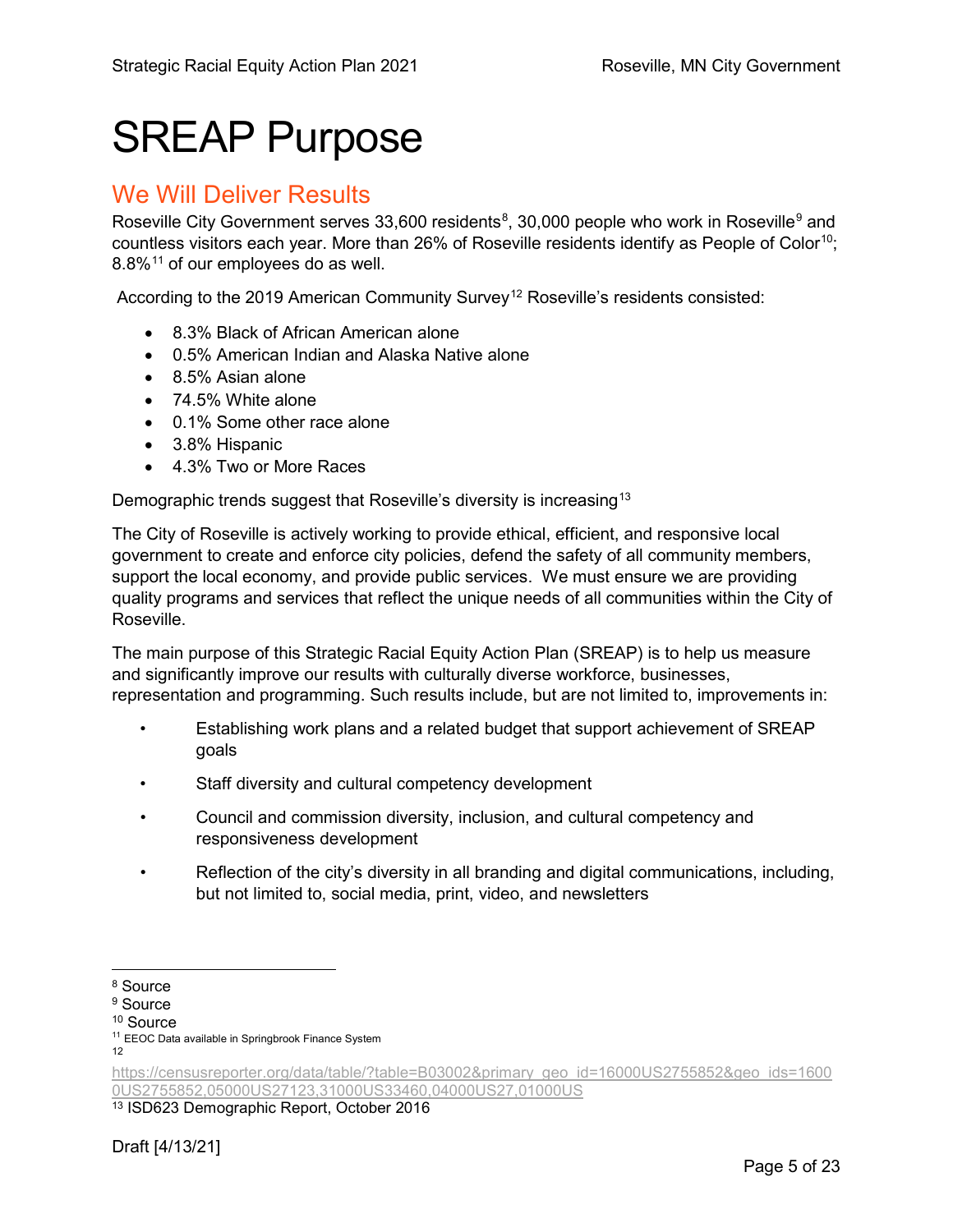We have chosen three high-impact area(s) in which to make measurable improvements over the next year. By 2023we will know what we are doing to achieve our goals, why we are doing those things, what the results should be, and how well we are doing compared to our own past results and the results of others. We will have processes in place to ensure our resources are sufficient and being appropriately applied to get results. Finally, we will analyze our new results and revise our plan as needed.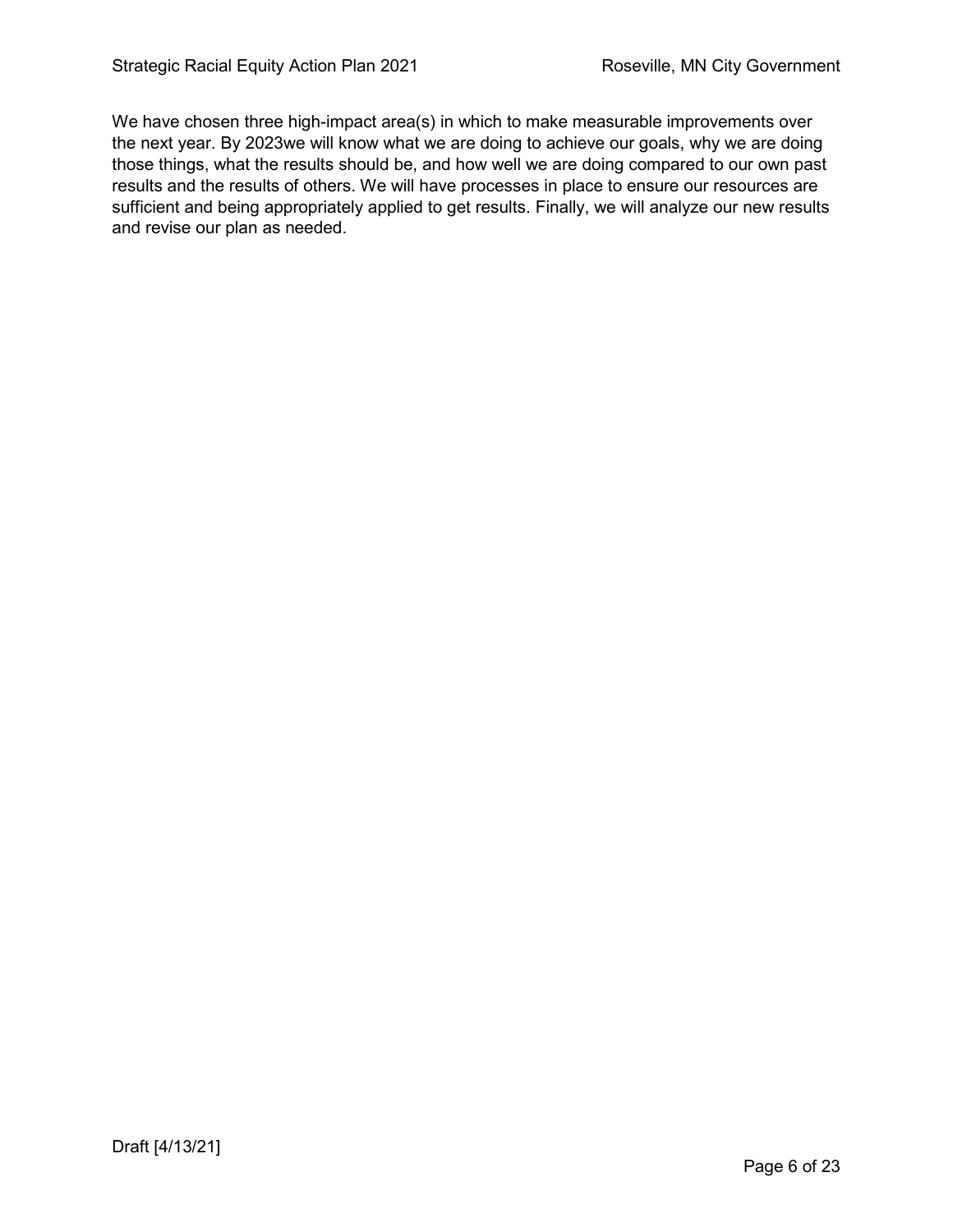# Equity Plan Development

This Strategic Racial Equity Action Plan (SREAP) is the next logical step toward operationalizing our commitment to diversity, inclusion, and equity. This is the second SREAP, following training and the development of a prior work plan in participation with the GARE program. It is based on activities, assessment results, feedback and lessons learned through staff development over the last few years.

We believe this plan shows careful consideration of high-impact actions, understanding of individual and organizational capacities, a desire to authentically engage people from culturally diverse backgrounds as key assets, and a commitment to achieving measurable results from our chosen activities.

## Other Diversity and Inclusion Activities

Diversity and inclusion work are happening in many ways throughout the city of Roseville. This plan is not intended to restrict that work, but rather identify our required minimum efforts necessary to achieve key diversity and inclusion goals over the next year. Leaders and managers are welcome to support additional opportunities to deliver equity results as their resources allow, if the enclosed Wildly Important Goals (WIGs) are on accomplished on time.

## Main Audience

This plan is written specifically to guide the city of Roseville senior leaders and staff in:

- Prioritizing DEI priorities by the unique needs of each department and the community
- Deciding how to allocate organizational resources;
- Executing work plan priorities and related tasks; and/or
- Generally supporting the city's commitment to equity

The target audience for this plan are senior leaders, supervisors, program managers and special teams. These groups will refer to this SREAP as we make decisions about where and how to assign people, money, materials, time, energy and attention. city leaders will also work to hold direct reports accountable in achieving these equity goals.

#### Other Audiences

For transparency and accountability, this plan will be communicated in a public meeting and easily accessible to all residents, staff, councilmembers, volunteers, vendors, partners, and other key stakeholders so they are knowledgeable about our path forward. The city of Roseville is committed to engage the community and use the feedback, where and as necessary, to meet the goals outlined in the SREAP.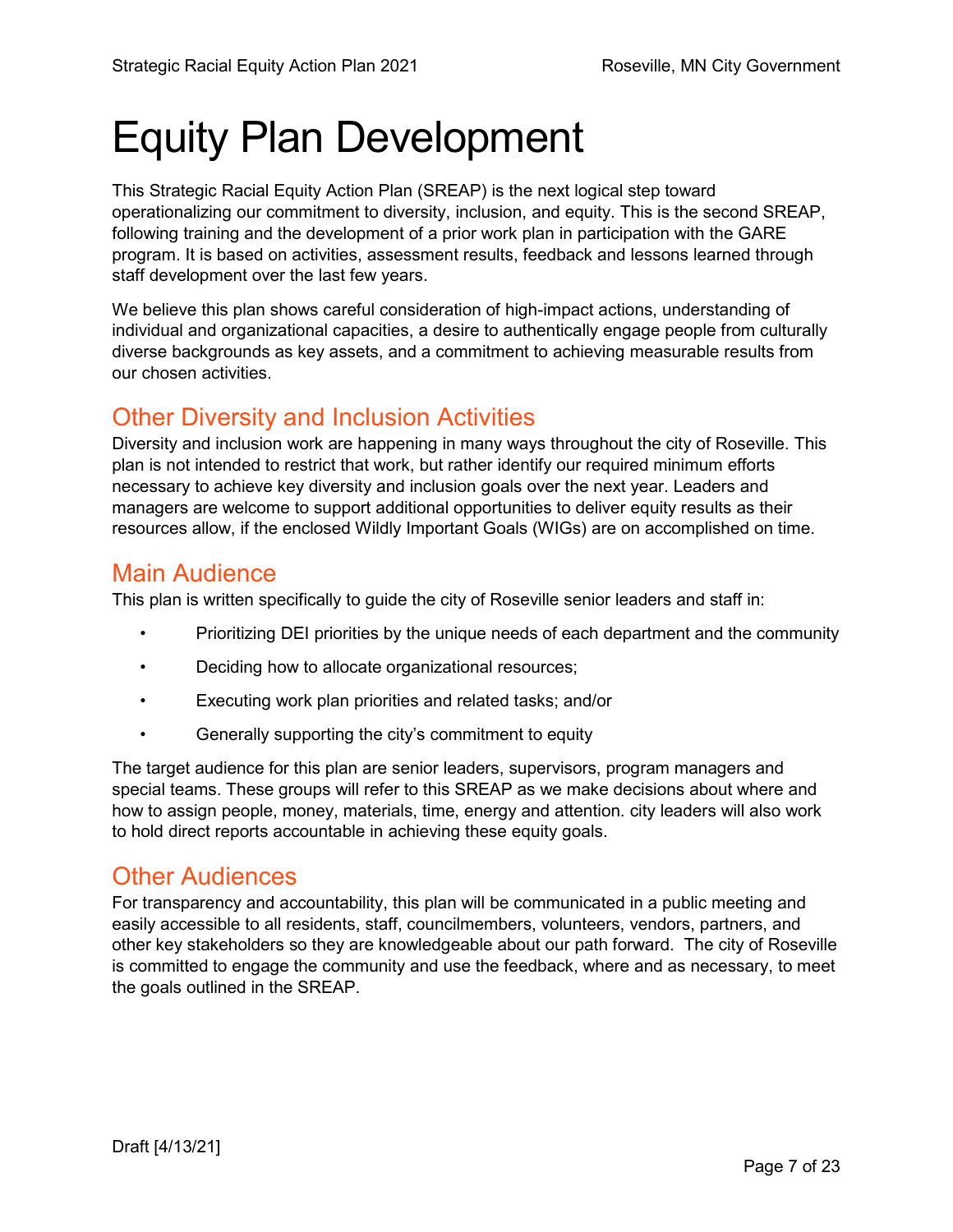## Definitions<sup>[14](#page-7-0)</sup>

#### **Community**

Individuals who live, work, study or visit the city of Roseville. Individuals that receive city services such as residents, businesses, and those who do not live in the geographic boundaries of the City of Roseville but participate in its activities (i.e., study, visit, or are program participants).

## **Culture**

Culture is a social system that includes a group's shared language, customs, beliefs, values and institutions. Culture affects our thoughts and actions, often without us even being aware.

## **Customers**

Individuals who currently, or potentially, interact with Roseville City Government.

## **Diversity**

The presence of variety in one place. We often measure it based on the variety of demographics and their intersections within the city of Roseville, as defined by the U.S. Census Bureau, including race, religion, national origin, gender, marital status, familial status, immigration status, sexual orientation, age, income, or ability. Diversity may also describe a set of actions to accommodate variety. For the purposes of the SREAP, "Diversity" refers to the variety of demographics and their intersections within the city of Roseville as defined by the US Census bureau, such as race, ethnicity, age, gender, disability, income level, and other meaningful socio-economic differences.

## **Ethnicity**

Describes a group of people who share a distinct culture, religion, language or place of origin. It is a category independent of Race. Therefore, in the U.S., people of the same *ethnicity* may be members of different *races*, such as Black Hispanics (such as people from Cuba, Brazil or Dominican Republic).

## **Equity**

Freedom from systemic bias or favoritism. Parity across differences. Product and service access, opportunity, quality and outcomes that do not vary by race, gender, marital status, familial status, immigration status, sexual orientation, age, income, ability, or any other socioeconomic differences.

## Inclusion

Including many different types of people and treating them all fairly and equally.

<span id="page-7-0"></span> $14$  These definitions are used by CultureBrokers in the Diamond Inclusiveness System. They are adapted from multiple sources.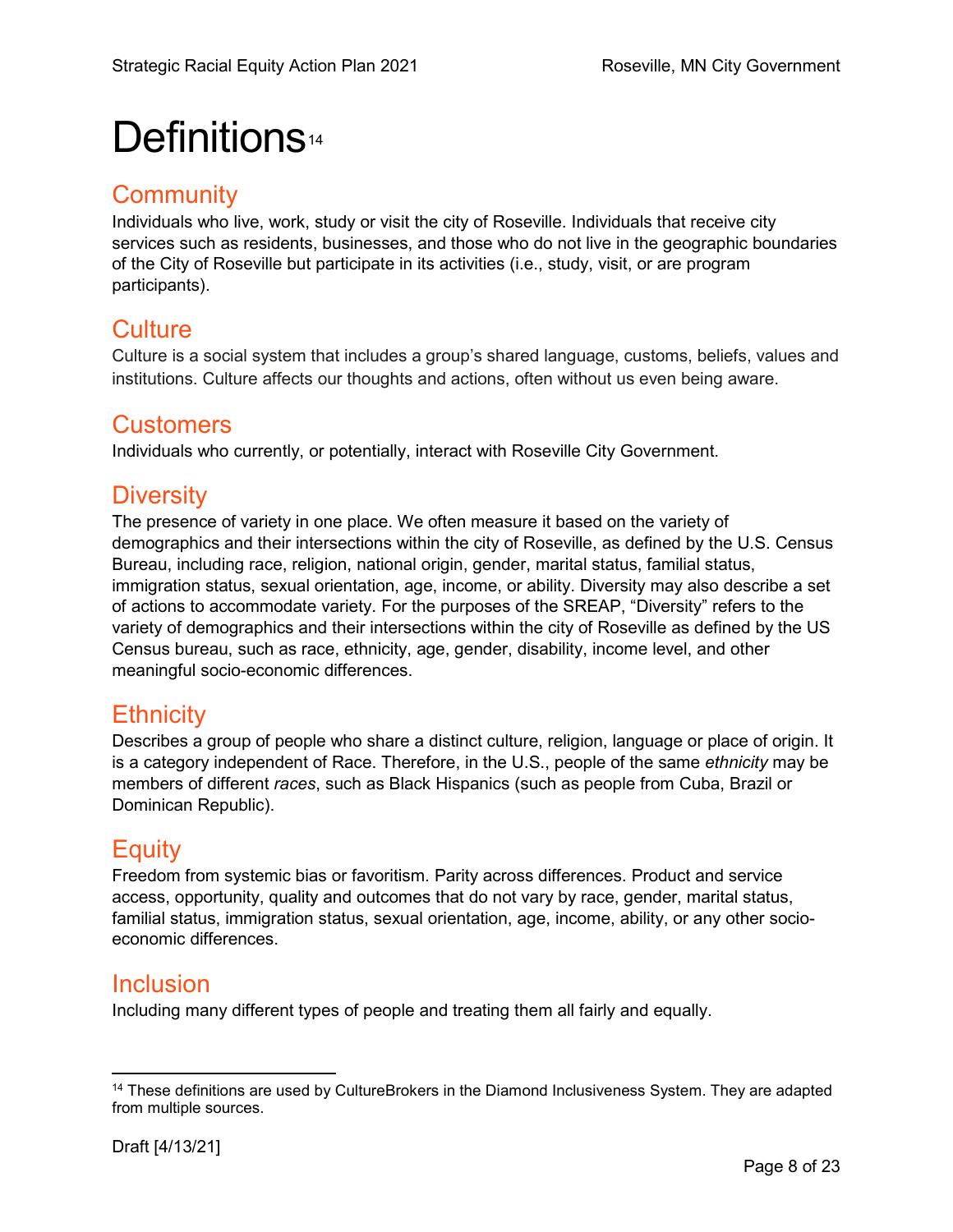#### People of Color

The term used in this plan as shorthand, also referenced as BIPOC, to describe a person who identifies as a member of at least one of the following racial census categories: Black or African American, Asian, American Indian and Alaska Native, Native Hawaiian, other Pacific Islander, some other race, and Hispanic. **We recognize the problems inherent in using such a broad term.** However, we use it only to increase plan readability.

#### Race

In the U.S., race is a construct that established various categories of people and a hierarchy of their value to society. In that worldview, people have, according to their physical characteristics, innate qualities that define them as different.

#### **Residents**

Individuals of all ages living within the geographic boundaries of the city of Roseville.

#### Senior Leaders

City Manager Assistant City Manager Equity and Inclusion Manager Chief of Police Fire Chief Community Development Director Public Works Director Park and Recreation Director Finance Director City Council/Economic Development Authority Mayor

## Staff

All people actively supervised by our organization and involved in accomplishing our work, including paid employees, and paid interns.

#### **Workforce**

All people actively supervised by our organization as staff as well as contract employees and volunteers, as appropriate. Workforce also includes consultants, and independent contractors.

## DEI

Diversity, Equity and Inclusion.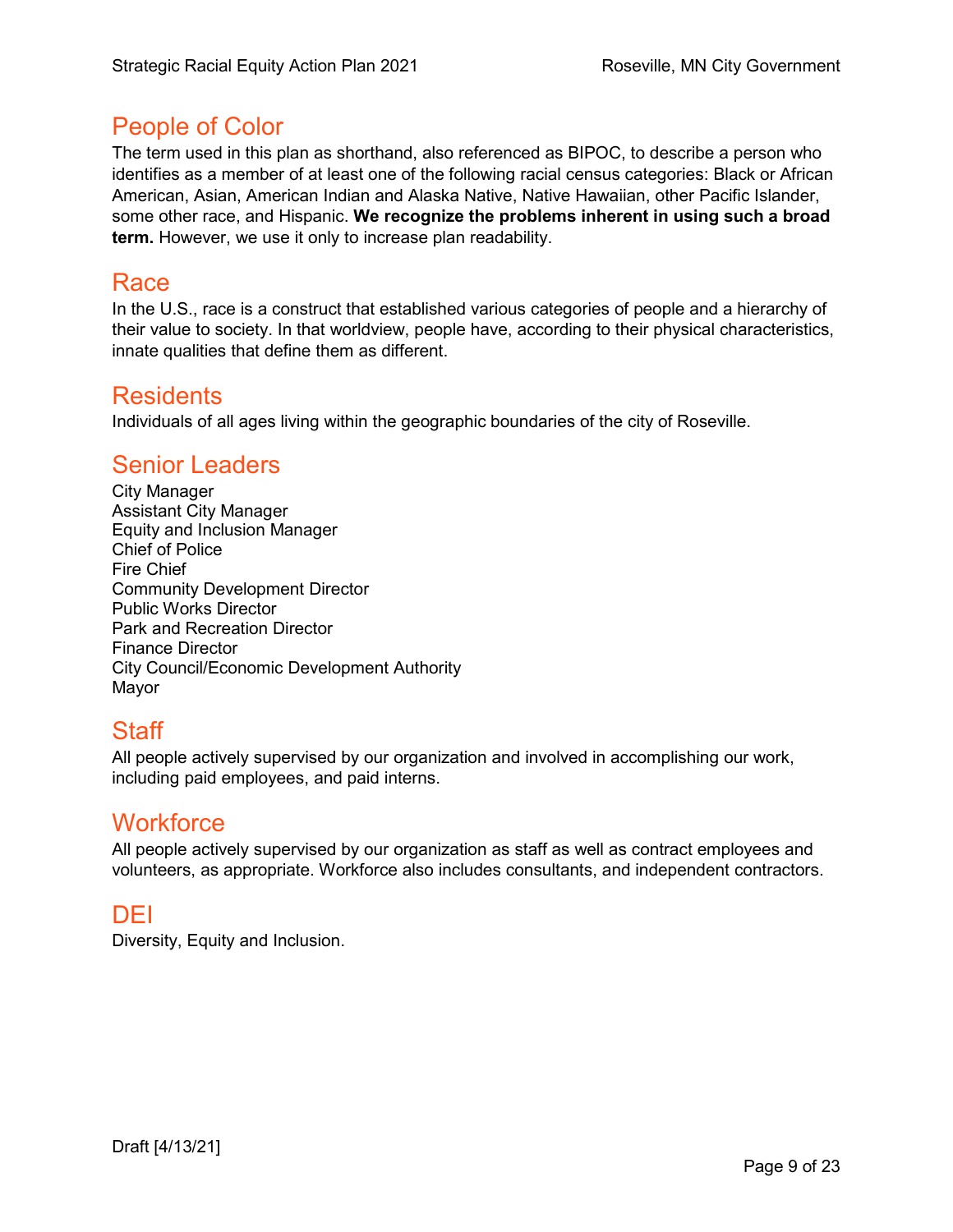## **Principles**

The following principles must be front and center when executing this SREAP.

## Use Disaggregated Data and Information

One of the drivers of disparity is the inability or unwillingness to examine results of policies and activities for segmented racial, ethnic or cultural groups. To achieve equity, therefore, we must collect and analyze quantitative and qualitative information in this way. Collect data segmented (at minimum) by census-based racial and ethnic categories and use that data to create options and make decisions.

## Make Data-Driven Decisions

Another driver of disparity is the unwillingness to use segmented data to make decisions that ensure parity. Consider racial and ethnic information as we work. Compare results for each group against their presence in our service areas and against results of the other groups. Provide these analyses when making recommendations.

## Leverage Existing Assets

We have valuable assets at our fingertips: knowledgeable staff, board members, partners, community members, technical experts and professional services, state agencies and more. Tap into these institutional resources at all phases of your work.

## Use Existing Authority

Senior leaders, supervisors, other staff members and the City Council have individual powers within their jobs and roles. Explore and utilize these authorities as necessary to deliver on this Equity Plan.

## Make Policy Changes

We have dozens of policies – those with an external focus and those with an internal focus. While delivering on this SREAP, uphold or strengthen policies that will deliver strong equity results. Be ready to change policies that create barriers.

## Use Equity to Balance Decisions

When making decisions, give equity sufficient weight. Use segmented data, historical information, and quality comparisons. Develop a method for considering equity results balanced against financial and other business results, such as a decision matrix<sup>[15](#page-9-0)</sup> or balanced scorecard<sup>16</sup>. This will ensure People of Color get due consideration, and that their interests are respected.

<span id="page-9-0"></span> <sup>15</sup> <http://asq.org/learn-about-quality/decision-making-tools/overview/decision-matrix.html>

<span id="page-9-1"></span><sup>16</sup> <http://asq.org/learn-about-quality/balanced-scorecard/overview/overview.html>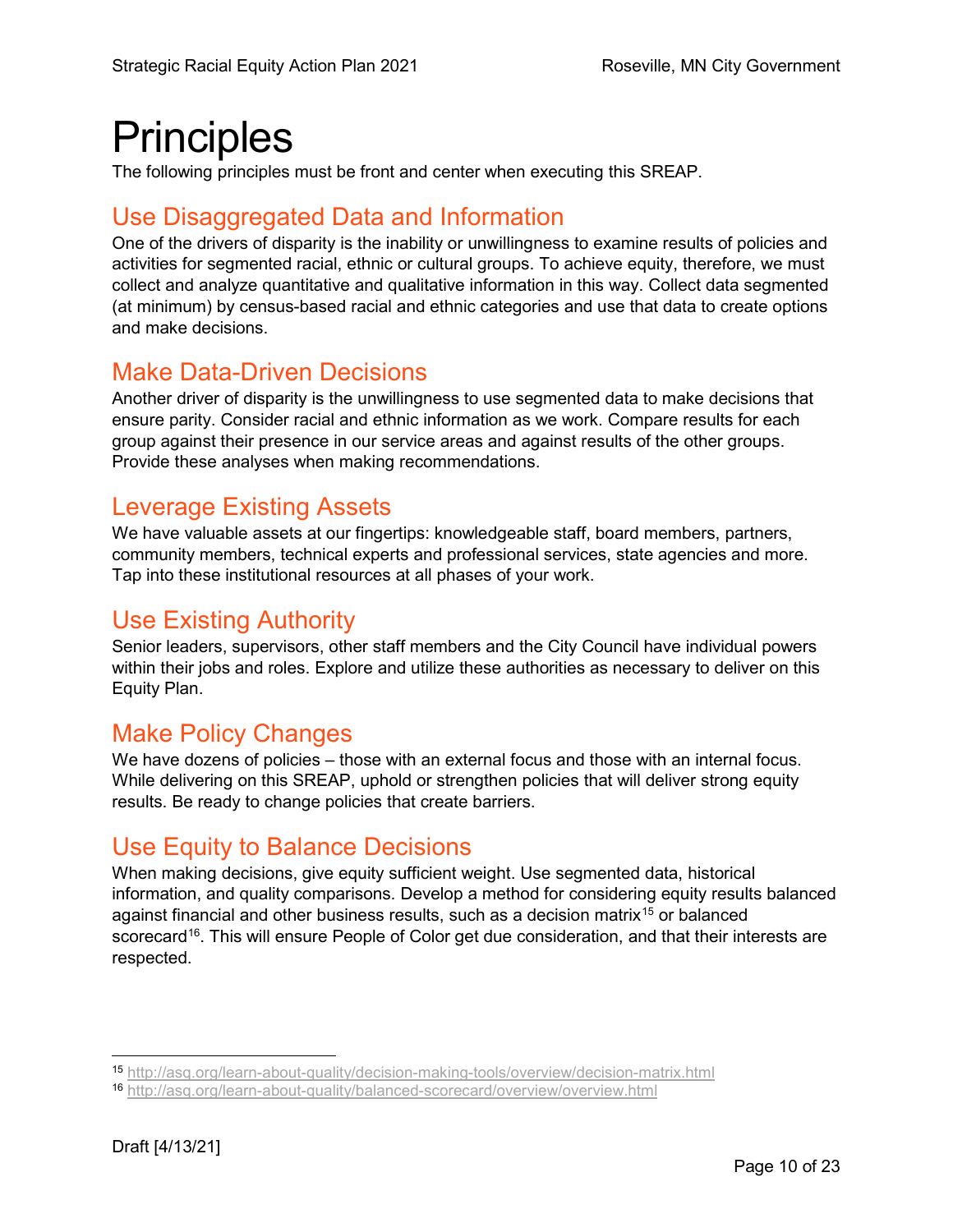#### Actively Listen and Engage with the Community

When making decisions, use community engagement and public participation to inform and legitimize decision-making. Those impacted by decisions have a right to be involved in the decision-making process and we will ensure their contribution weighs into the decision. As part of that commitment, we will provide participants with information they need to participate in a meaningful way, and provide information on what decision their input may influence and how their contribution will affect that decision.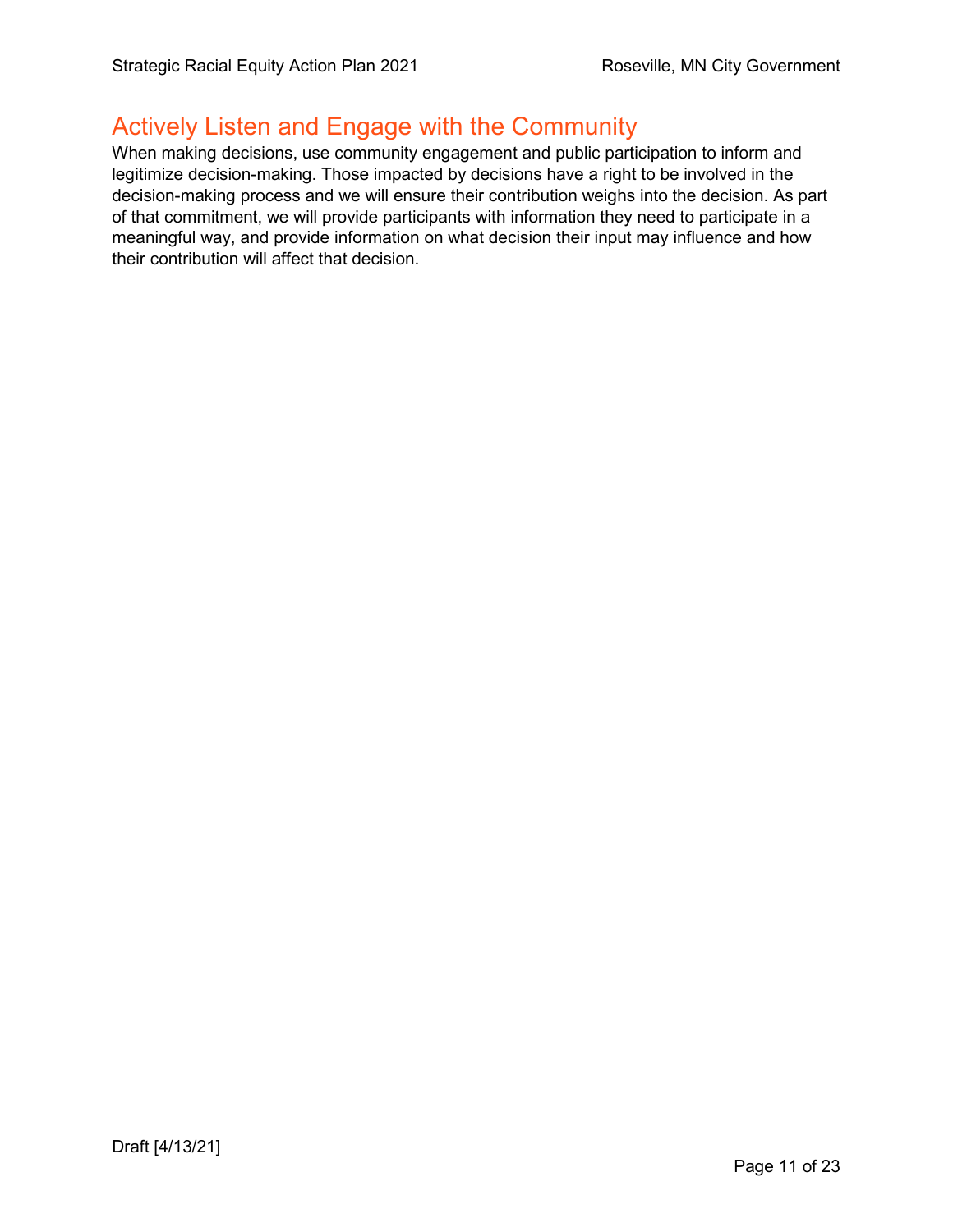## Action Plan

*Workforce Diversity*

#### **1. PROBLEM STATEMENT:**

**Roseville City Government staff[17](#page-11-0) – across its entire breadth and depth – does not reflect the racial, ethnic, and cultural makeup of Residents.**

#### **RATIONALE:**

Racially and ethnically diverse employees at every level of government are key to serving residents and other customers with excellence. A workforce that mirrors our population increases City government access to great ideas, strengthens innovation and problem-solving, and ensures we are doing our fair share in providing decent-paying jobs to all our communities.

#### **ADDRESSES:**

| Diversity |   | At all stages of the recruitment, hiring, retention and promotion processes         |
|-----------|---|-------------------------------------------------------------------------------------|
| Inclusion |   | Especially related to retention, but also the extent to which BIPOC staff are       |
|           |   | included in activities and decision-making at all stages of recruitment, hiring,    |
|           |   | retention and promotion processes.                                                  |
| Equity    |   | Results do not differ for racial and ethnic groups at any stage of the recruitment, |
|           |   | hiring, retention and promotion processes.                                          |
| Justice   | x | TRD                                                                                 |
| (Repair)  |   | *Need to define Justice; this is a mature concept and may not be able to be         |
|           |   | addressed this year but can keep the idea top of mind for the future.               |

#### **MINIMUM STANDARD:**

All levels of the Roseville City Government workforce across all functions and departments should *at minimum* mirror the demographic makeup of its residents according to the latest U.S. Census estimates, specifically per the 2019 Population Estimates Program (PEP)<sup>18</sup>:

- 8.4% Black of African American alone
- 0.6% American Indian and Native Alaskan alone
- 8.7% Asian alone
- 74.5% White alone
- 4.8% Two or More Races
- 3.8% Hispanic or Latino

<span id="page-11-0"></span> $17$  All people actively supervised by our organization and involved in accomplishing our work (i.e., paid employees and intern).

<span id="page-11-1"></span><sup>18</sup> <https://www.census.gov/quickfacts/fact/table/rosevillecityminnesota/PST045219>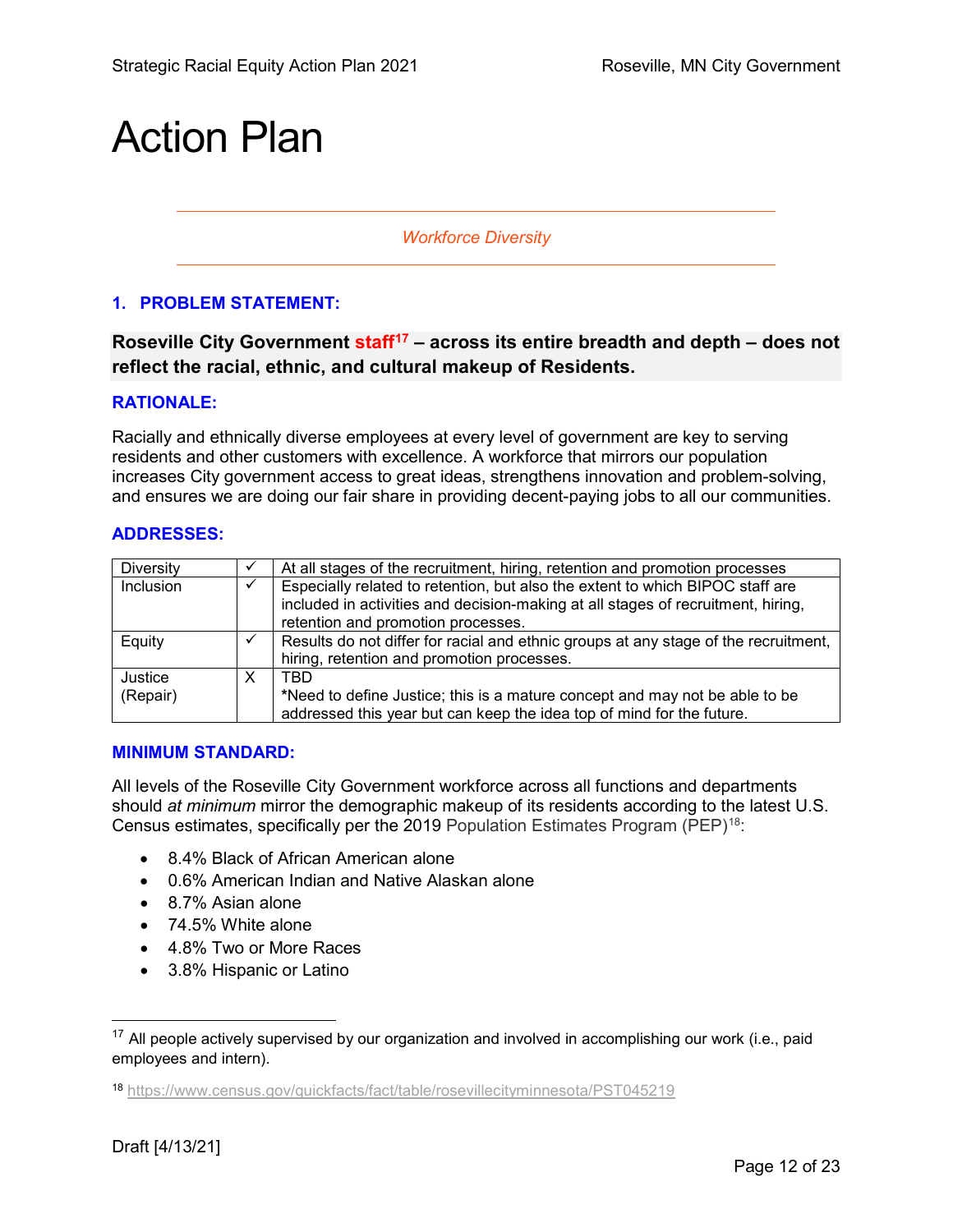#### **OVERSIGHT: City Manager**

#### **RESPONSIBLE: (Rebecca)**

#### **CURRENT WORK:**

- Job descriptions
- Implicit bias training

| <b>Milestones (Deliverables)</b>                                                                                                                                                                                                                                                                                                                                                                                                                 | <b>Responsible</b>              | <b>Deadline</b> | <b>Status</b>                                       |
|--------------------------------------------------------------------------------------------------------------------------------------------------------------------------------------------------------------------------------------------------------------------------------------------------------------------------------------------------------------------------------------------------------------------------------------------------|---------------------------------|-----------------|-----------------------------------------------------|
| <b>PLAN: Measure and Plan</b>                                                                                                                                                                                                                                                                                                                                                                                                                    |                                 |                 |                                                     |
| 1.1 Build a workforce profile to<br>include segments, composition,<br>needs, union representation,<br>special requirements, etc.<br>Departments<br>Job Classes (bands)<br>Job Descriptions (cross-department;<br>subset of classes)<br>Union/non-union<br>Temporary/Seasonal/FT<br>permanent/PT permanent/3/4 time<br><b>Interns</b><br><b>Benefit Eligible</b><br><b>Disability</b><br>Gender<br>Veteran<br>(intersections with race/ethnicity) | <b>HR Generalist</b><br>(Yer)   | Early Q3, 2021  | Completed (but<br>always in<br>progress)<br>07/2021 |
| 1.2 Map city government's workforce<br>recruitment, hiring, retention and<br>promotion process from a<br>"customer-centered" perspective.<br>"AS-is" model; most of the<br>time                                                                                                                                                                                                                                                                  | Thomas<br>Yer<br>Rebecca        | End Q3, 2021    | Completed<br>08/2021                                |
| 1.3 Conduct decision-point analysis<br>with data disaggregated by race and<br>ethnicity to determine if and where<br>there are any disparities.                                                                                                                                                                                                                                                                                                  | <b>Thomas</b><br>Yer<br>Rebecca | End Q2, 2022    | In Progress                                         |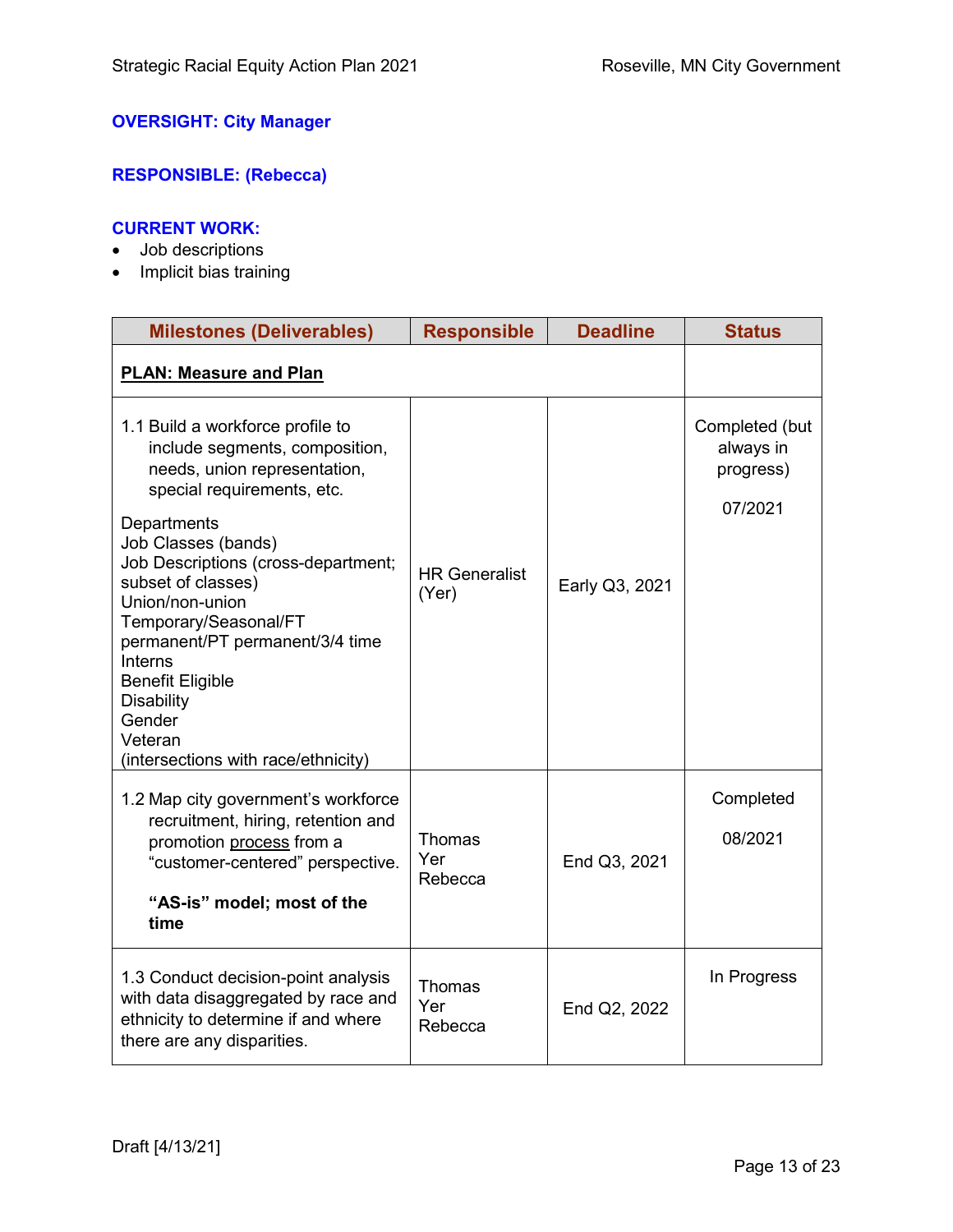| <b>Milestones (Deliverables)</b>                                                                                                                                                                                                                                                                                                                                                           | <b>Responsible</b>               | <b>Deadline</b>                                       | <b>Status</b> |
|--------------------------------------------------------------------------------------------------------------------------------------------------------------------------------------------------------------------------------------------------------------------------------------------------------------------------------------------------------------------------------------------|----------------------------------|-------------------------------------------------------|---------------|
| 1.4 Gather "Voice of the Customer"<br>information as context for the<br>process map and decision-point<br>analysis.                                                                                                                                                                                                                                                                        | Thomas                           | End Q3, 2022                                          |               |
| 1.4A Develop a tool and process<br>embed ongoing VOC into the<br>system.                                                                                                                                                                                                                                                                                                                   | <b>Thomas</b><br>Rebecca         | Combine with<br>1.4 process<br>Q3, 2022               |               |
| 1.5 Present findings to leadership                                                                                                                                                                                                                                                                                                                                                         | Rebecca<br>Thomas                | Process Map<br>Beginning Q2<br>DPA Q4<br>VOC Q3, 2022 |               |
| 1.6 Based on what the process map<br>and information analysis tell us,<br>engage customers and community to<br>determine the:<br>SMART <sup>19</sup> Goal<br>Benefits of achieving this<br>goal<br>Oversight for the<br>Improvement<br>Who is responsible for the<br>Improvement<br>Solution(s)<br>Metrics of Urgency<br><b>Vital Few Projects</b><br>Resources needed<br>(ESAP 2022-2023) | Rebecca<br>Thomas<br>Yer<br>Dawn | End of Q4,<br>2022                                    |               |
| 1.7 Get leadership approval on all<br>items in 1.6                                                                                                                                                                                                                                                                                                                                         | Rebecca                          | Q4,<br>2022                                           |               |
| 1.8 Set up the data collection and<br>reporting mechanisms, establish the<br>cadence of reporting.                                                                                                                                                                                                                                                                                         | Yer<br>Dawn                      | Q1,<br>2023                                           |               |

<span id="page-13-0"></span> <sup>19</sup> Specific, Measurable, Achievable, Relevant, Time-bound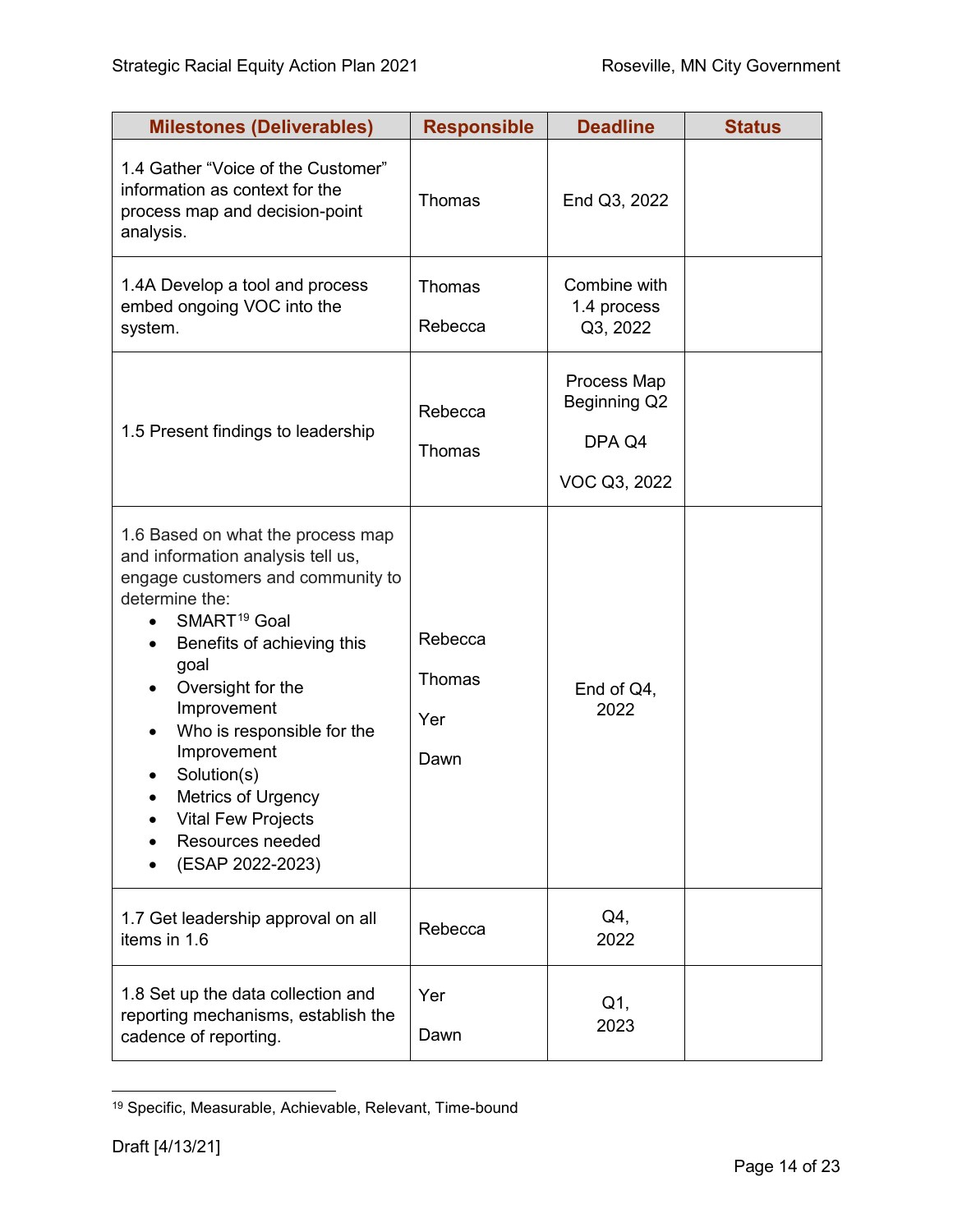| <b>Milestones (Deliverables)</b>                                                                                                                                                                                                                 | <b>Responsible</b>                      | <b>Deadline</b> | <b>Status</b> |
|--------------------------------------------------------------------------------------------------------------------------------------------------------------------------------------------------------------------------------------------------|-----------------------------------------|-----------------|---------------|
| 1.9 Prepare all stakeholders to<br>implement the improvements;<br>Gather and allocate necessary<br>resources;                                                                                                                                    | Rebecca<br><b>Thomas</b><br>Yer         | $Q1$ ,<br>2023  |               |
|                                                                                                                                                                                                                                                  |                                         |                 |               |
| <b>DO: Execute Work Plan(s) and Measure Results</b>                                                                                                                                                                                              |                                         |                 |               |
| 1.10 Implement the improvements.                                                                                                                                                                                                                 | Yer<br>Dawn                             | Q2, 2023        |               |
| 1.11 Track and report results                                                                                                                                                                                                                    | Yer<br>Dawn                             | Quarterly       |               |
| 1.12 6 month review of<br>improvements                                                                                                                                                                                                           | Yer<br>Dawn<br><b>Thomas</b><br>Rebecca | Q3, 2023        |               |
| <b>CHECK: Learn and Improve</b>                                                                                                                                                                                                                  |                                         |                 |               |
| 1.13 Evaluate activities, resource<br>investment, and results over the past<br>year to identify good practice,<br>benchmarking, and improvement<br>opportunities. Determine what is<br>necessary to achieve desired equity<br>results next year. | Yer<br>Dawn<br>Thomas<br>Rebecca        | Q2, 2024        |               |
| 1.14 Share our effective practices<br>and what we have learned with our<br>leaders, staff, community, and peers.                                                                                                                                 | Thomas<br>Rebecca<br>Yer                | Q3, 2024        |               |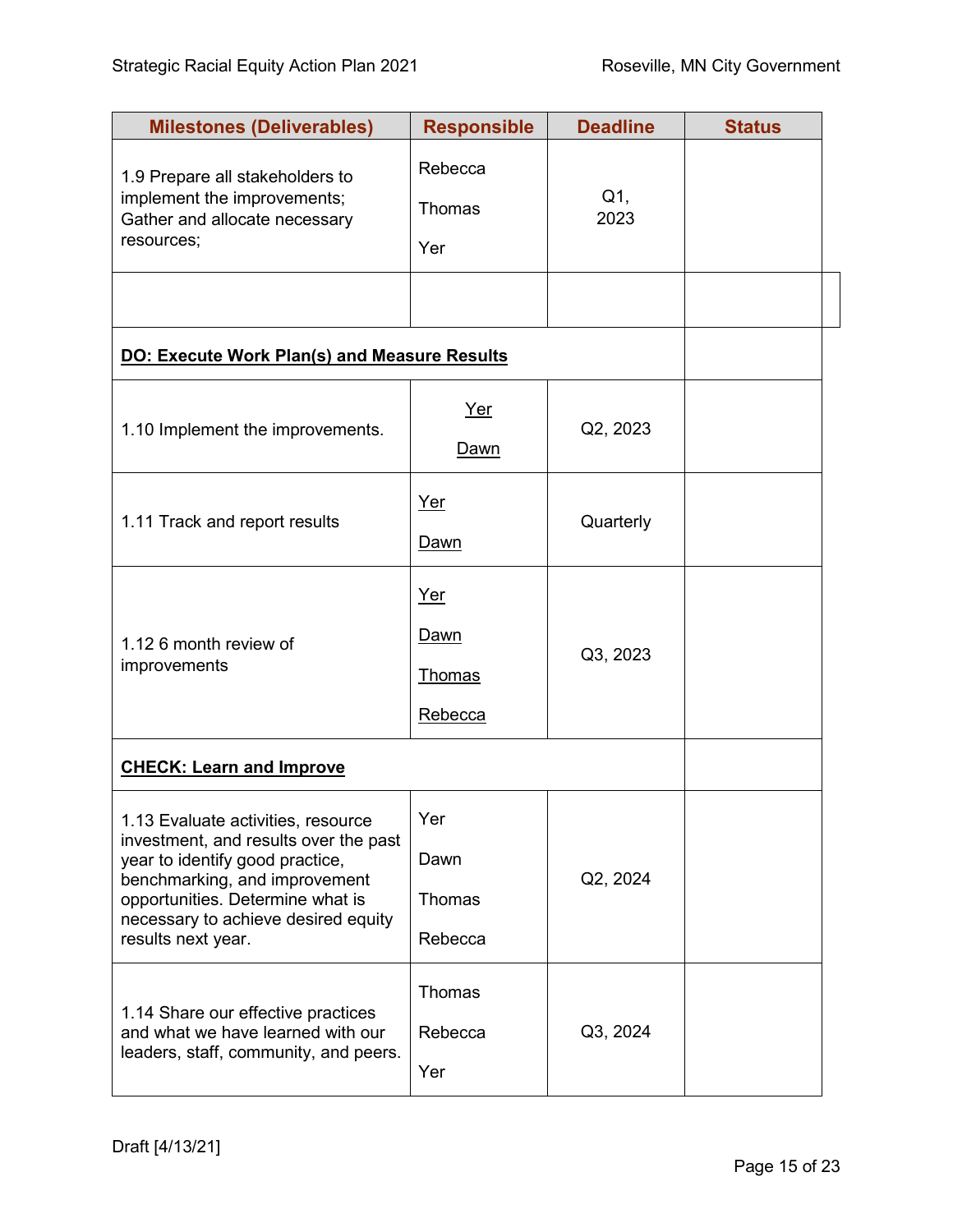| <b>Milestones (Deliverables)</b>                                                          | <b>Responsible</b>       | <b>Deadline</b> | <b>Status</b> |
|-------------------------------------------------------------------------------------------|--------------------------|-----------------|---------------|
| 1.15 Institutionalize the changes<br>through formal policy and practice<br>documentation. | Thomas<br>Rebecca<br>Yer | Q4, 2024        |               |
| 1.16 Monitor results                                                                      | Yer<br>Dawn              | On-going        |               |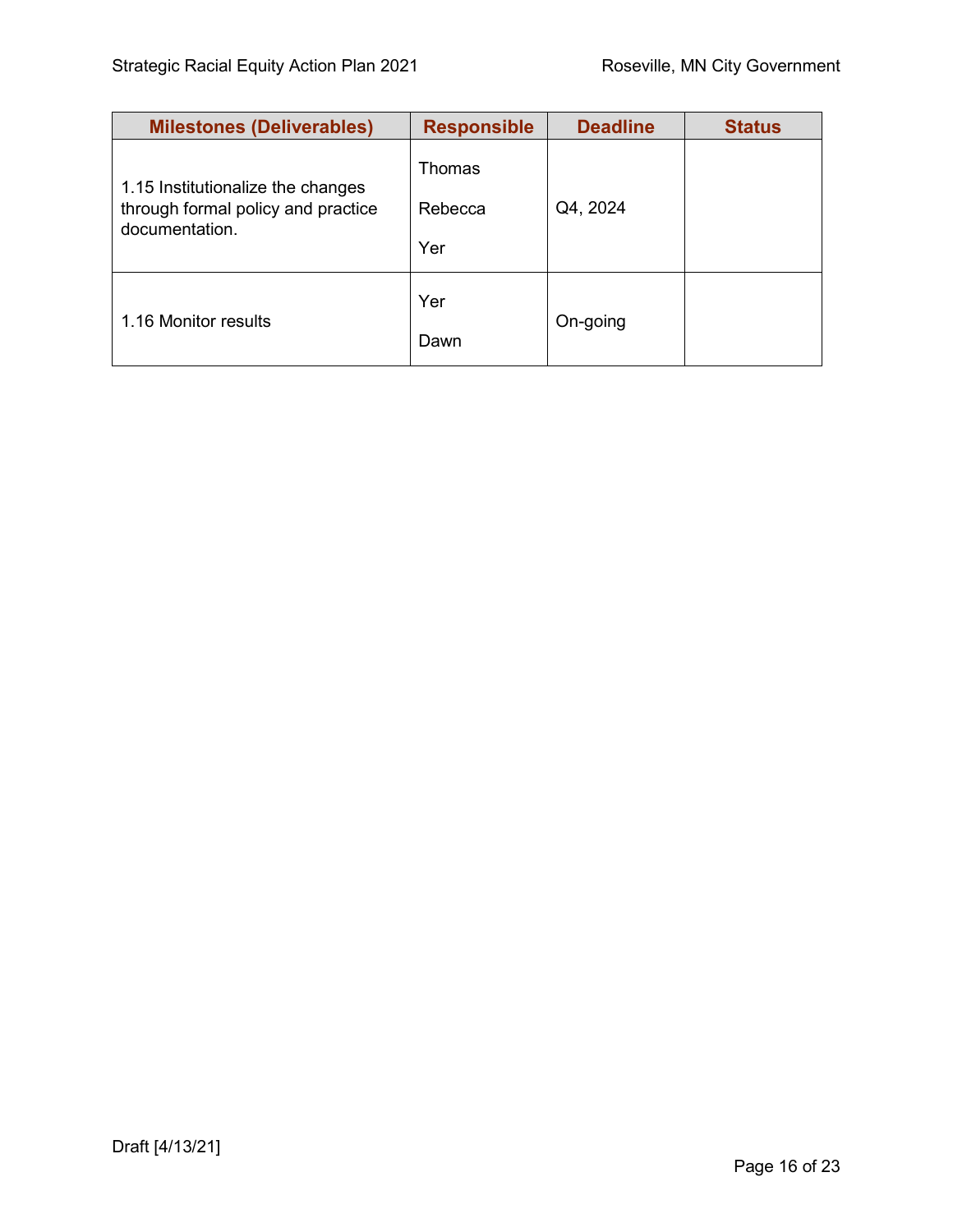#### *Policy-maker Diversity*

#### **2. PROBLEM STATEMENT:**

#### **People who participate in Roseville City Government boards and commissions do not reflect the racial, ethnic, and cultural makeup of Residents.**

#### **RATIONALE:**

Racially and ethnically diverse policy-makers and policy advisors are key to serving residents and other customers with excellence. The role of appointed boards, commissions, and councils is to advise the Mayor and Council on city policies and practices. A governing body that mirrors our population increases City government access to great ideas, strengthens innovation and problem-solving, and ensures we are representing the viewpoints and considerations of all our communities.

#### **ADDRESSES:**

| Diversity           |   | At all stages of the recruitment, hiring, retention and promotion processes                                                                                                                         |
|---------------------|---|-----------------------------------------------------------------------------------------------------------------------------------------------------------------------------------------------------|
| Inclusion           |   | Especially related to retention, but also extent to which BIPOC staff are<br>included in activities and decision-making at all stages of recruitment, hiring,<br>retention and promotion processes. |
| Equity              |   | Results do not differ for racial and ethnic groups at any stage of the<br>recruitment, hiring, retention and promotion processes.                                                                   |
| Justice<br>(Repair) | х | TBD                                                                                                                                                                                                 |

#### **MINIMUM STANDARD:**

All levels of the Roseville City Government workforce across all functions and departments should *at minimum* mirror the demographic makeup of its residents according to the latest U.S. Census estimates, specifically per the 2019 Population Estimates Program (PEP)<sup>20</sup>:

- 8.4% Black of African American alone
- 0.6% American Indian and Native Alaskan alone
- 8.7% Asian alone
- 74.5% White alone
- 4.8% Two or More Races
- 3.8% Hispanic or Latino

<span id="page-16-0"></span> <sup>20</sup> <https://www.census.gov/quickfacts/fact/table/rosevillecityminnesota/PST045219>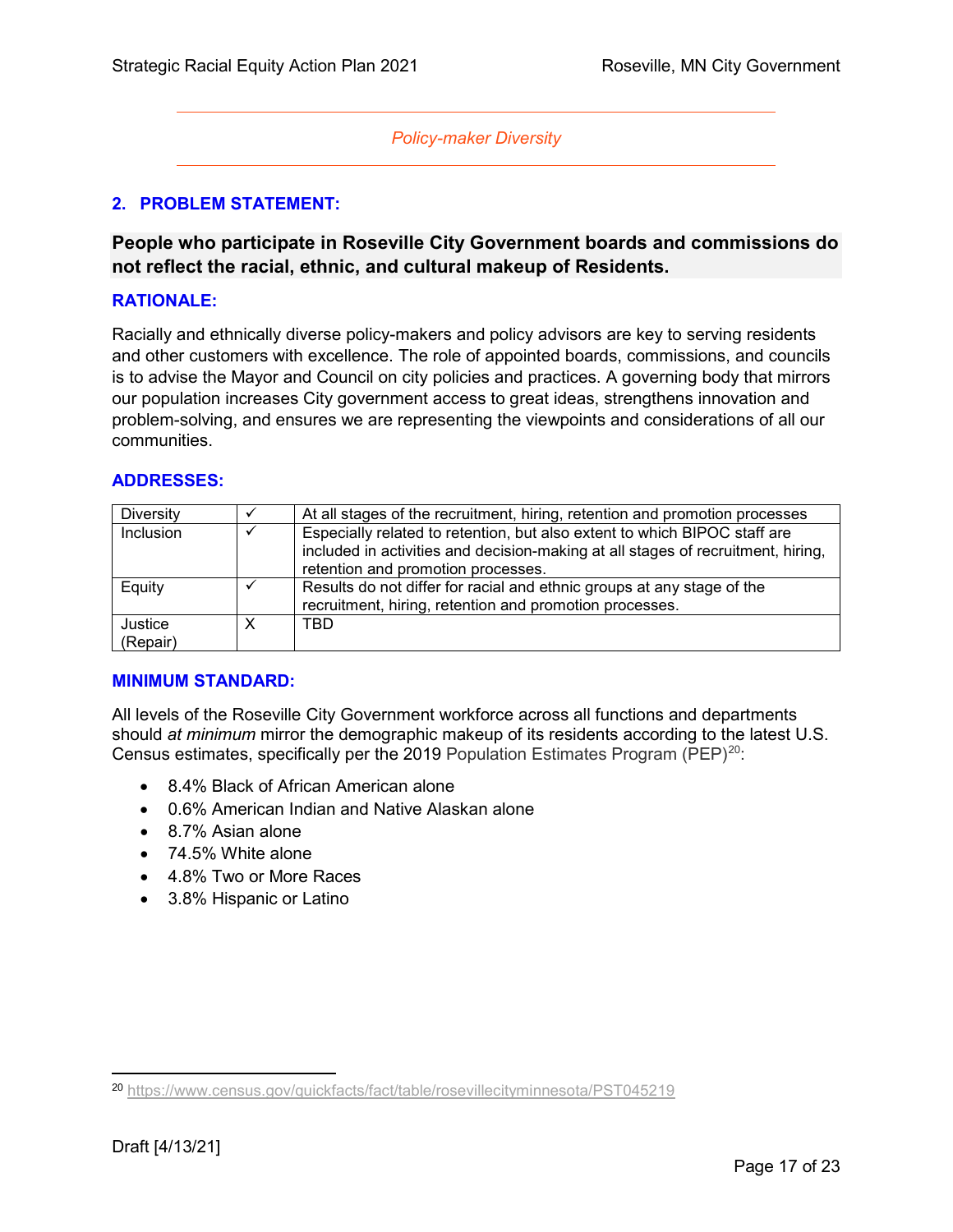| <b>Milestones (Deliverables)</b>                                                                                                                                                     | <b>Responsible</b>          | <b>Deadline</b>           | <b>Status</b>        |
|--------------------------------------------------------------------------------------------------------------------------------------------------------------------------------------|-----------------------------|---------------------------|----------------------|
| <b>PLAN: Measure and Plan</b>                                                                                                                                                        |                             |                           |                      |
| Build a profile of meaningful<br>characteristics for each board and<br>commission.<br>Demographics<br>Geography<br>Renters v. Homeowners                                             | Liaisons<br>Garry           | Early Q3, 2021            | Completed            |
| Map current related processes from<br>a "customer-centered" perspective.                                                                                                             | Rebecca<br>Katie Bruno      | End of<br>Q3, 2021        | Completed<br>08/2021 |
| Conduct decision-point analysis to<br>determine metric of urgency and<br>vital few improvements.                                                                                     | Thomas                      | Early Q4,<br>2021         | Completed<br>10/2021 |
| Determine what common<br>improvements can be and prioritize<br>them. For improvements specific to<br>the department/program/service,<br>request their individual improvement<br>plan | <b>Bryan</b><br>Thomas      | End of<br>Q4, 2021        | Completed<br>11/2021 |
| Map new process from a customer-<br>centered perspective including<br>improvements                                                                                                   | <b>Bryan</b><br>Thomas      | End of<br>Q4, 2021        | Completed<br>11/2021 |
| Present Improvement Plan to City<br>Council and include<br>Recommendations for Changes to<br>Ordinance                                                                               | Pat<br><b>Strategy Team</b> | <b>Beginning</b><br>of Q1 | Completed<br>01/2022 |
| <b>DO: Execute Work Plan(s) and Measure Results</b>                                                                                                                                  |                             |                           |                      |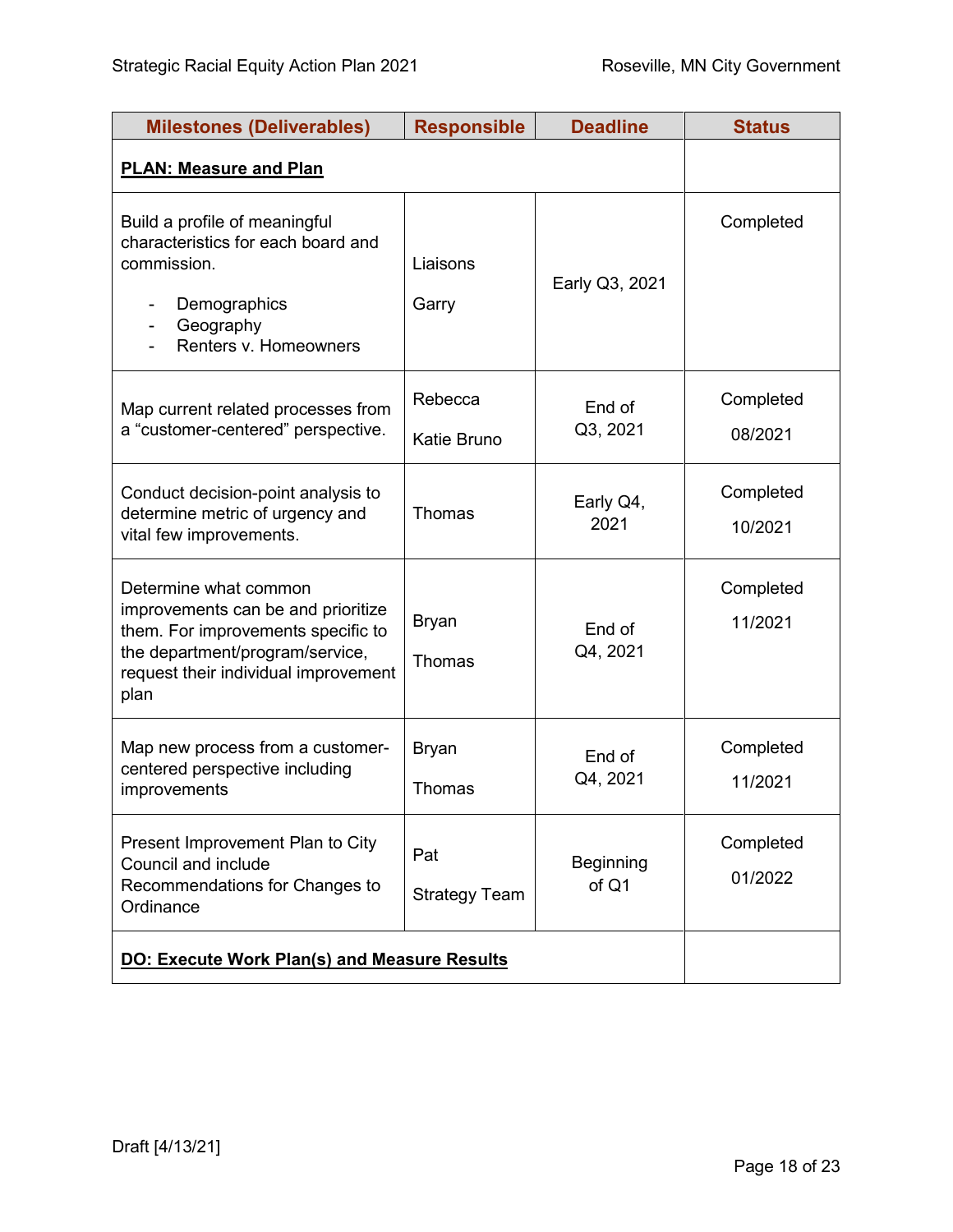| <b>Milestones (Deliverables)</b>                                                                                                                                                                                                                 | <b>Responsible</b> | <b>Deadline</b>                    | <b>Status</b>              |
|--------------------------------------------------------------------------------------------------------------------------------------------------------------------------------------------------------------------------------------------------|--------------------|------------------------------------|----------------------------|
| 1.11 Implement the improvements.                                                                                                                                                                                                                 | Thomas             | Q1, 2022                           | In Progress;               |
|                                                                                                                                                                                                                                                  | Rebecca            | Due by start of<br>recruitment for | To be completed<br>03/2022 |
|                                                                                                                                                                                                                                                  | Garry              | commissions                        |                            |
| 1.12 Track and report results                                                                                                                                                                                                                    | Thomas             | Quarterly                          |                            |
| <b>CHECK: Learn and Improve</b>                                                                                                                                                                                                                  |                    |                                    |                            |
| 1.13 Evaluate activities, resource<br>investment, and results over the<br>past year to identify good practice,<br>benchmarking, and improvement<br>opportunities. Determine what is<br>necessary to achieve desired equity<br>results next year. | Thomas             | Q1, 2023                           |                            |
| 1.14 Share our effective practices<br>and what we have learned with our                                                                                                                                                                          | Rebecca            |                                    |                            |
| leaders, staff, community, and<br>peers.                                                                                                                                                                                                         | Garry              | Q2, 2023                           |                            |
| <b>ACT: Make it Habit</b>                                                                                                                                                                                                                        |                    |                                    |                            |
| 1.15 Institutionalize the changes<br>through formal policy and practice                                                                                                                                                                          | Rebecca            | Q3, 2023                           |                            |
| documentation.                                                                                                                                                                                                                                   | <b>Thomas</b>      |                                    |                            |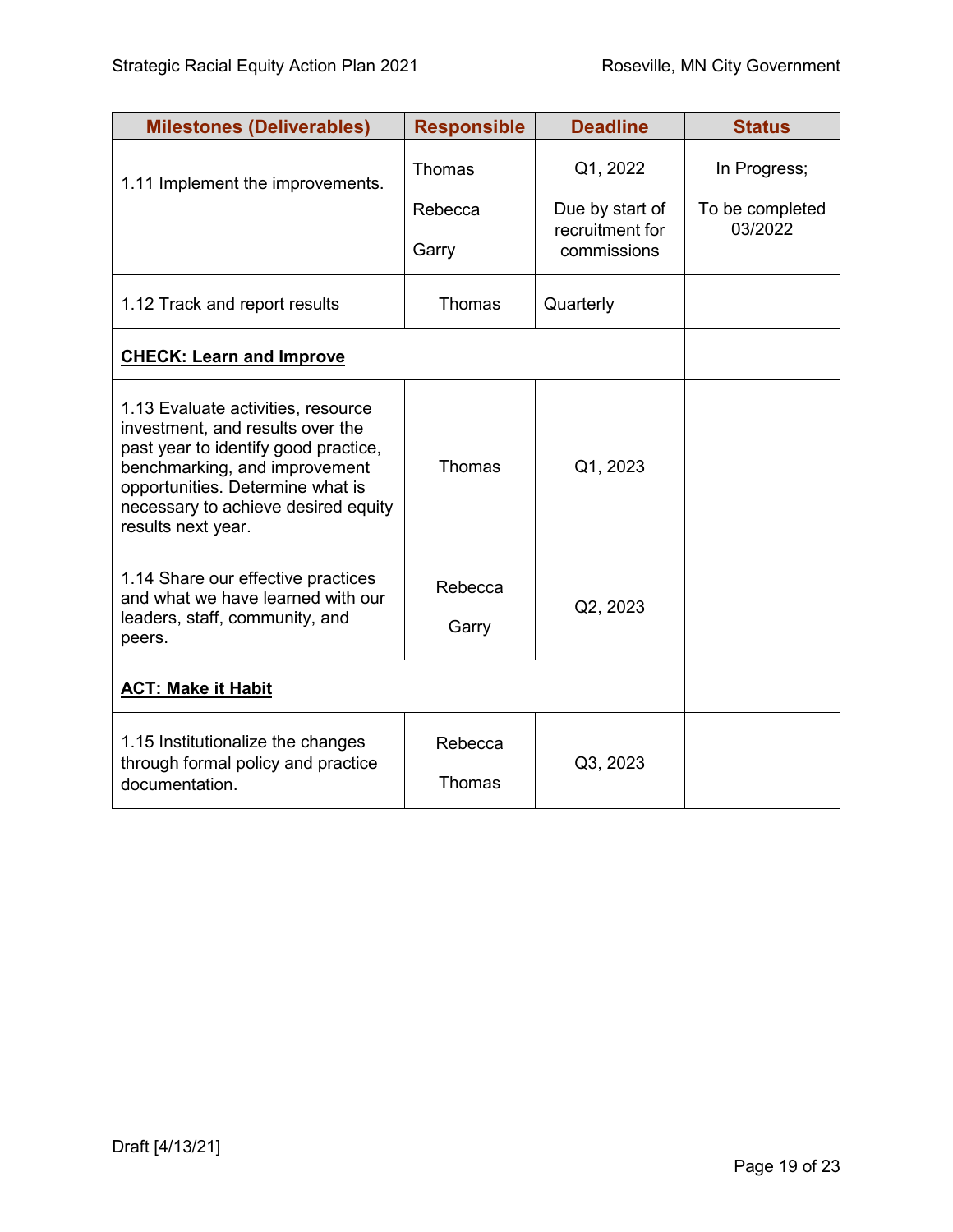#### *Culture of Race Equity*

#### **3. PROBLEM STATEMENT:**

**There is no process for senior leaders to analyze policies, programs and services with an equity lens. Ensure elected and appointed policymakers have access to and analyze racially-disaggregated data to deliver equitable decision-making and outcomes from the legislative process**

#### **DESCRIPTION:**

4. Staff at all levels and across all functions make decisions about policies, programs and practices in the organization. These decisions have an impact on equity. Too often, policies and programs are developed and implemented without thoughtful consideration of racial equity. When racial equity is not explicitly brought into operations and decision-making, racial inequities are likely to be perpetuated. Many current inequities are sustained by historical legacies and structures and systems that repeat patterns of exclusion. Developing a process that is designed to integrate explicit consideration of racial equity in decisions, policies, practices, programs and budgets will help to develop strategies and actions that reduce racial inequities and improve success for all groups.

#### **a. There is a process to measure the outcomes of policies for parity across racial and ethnic groups**

| <b>Milestones (Deliverables)</b>                                                                                                                                                                                                        | <b>Responsible</b>    | <b>Deadline</b>       | <b>Status</b>        |
|-----------------------------------------------------------------------------------------------------------------------------------------------------------------------------------------------------------------------------------------|-----------------------|-----------------------|----------------------|
| <b>PLAN: Measure and Plan</b>                                                                                                                                                                                                           |                       |                       |                      |
| 1.1 Identify key decision-making<br>processes<br><b>Request for Council Action</b><br>(RCA's)<br><b>Administrative Policies</b><br><b>Department Policies</b><br>$\bullet$<br><b>Budget Process</b><br>Programs & Services<br>$\bullet$ | Matt                  | End of $Q2$ ,<br>2021 | Completed<br>06/2021 |
| 1.2 Map current decision making<br>process by department and identify<br>decision makers                                                                                                                                                | Department<br>Heads   | End of $Q3$ ,<br>2021 | Completed<br>08/2021 |
| 1.3 Develop Updated Equity toolkit to<br>be utilized in decision making based<br>on GARE toolkit                                                                                                                                        | <b>Thomas</b><br>Matt | End of $Q3$ ,<br>2021 | Completed<br>12/2021 |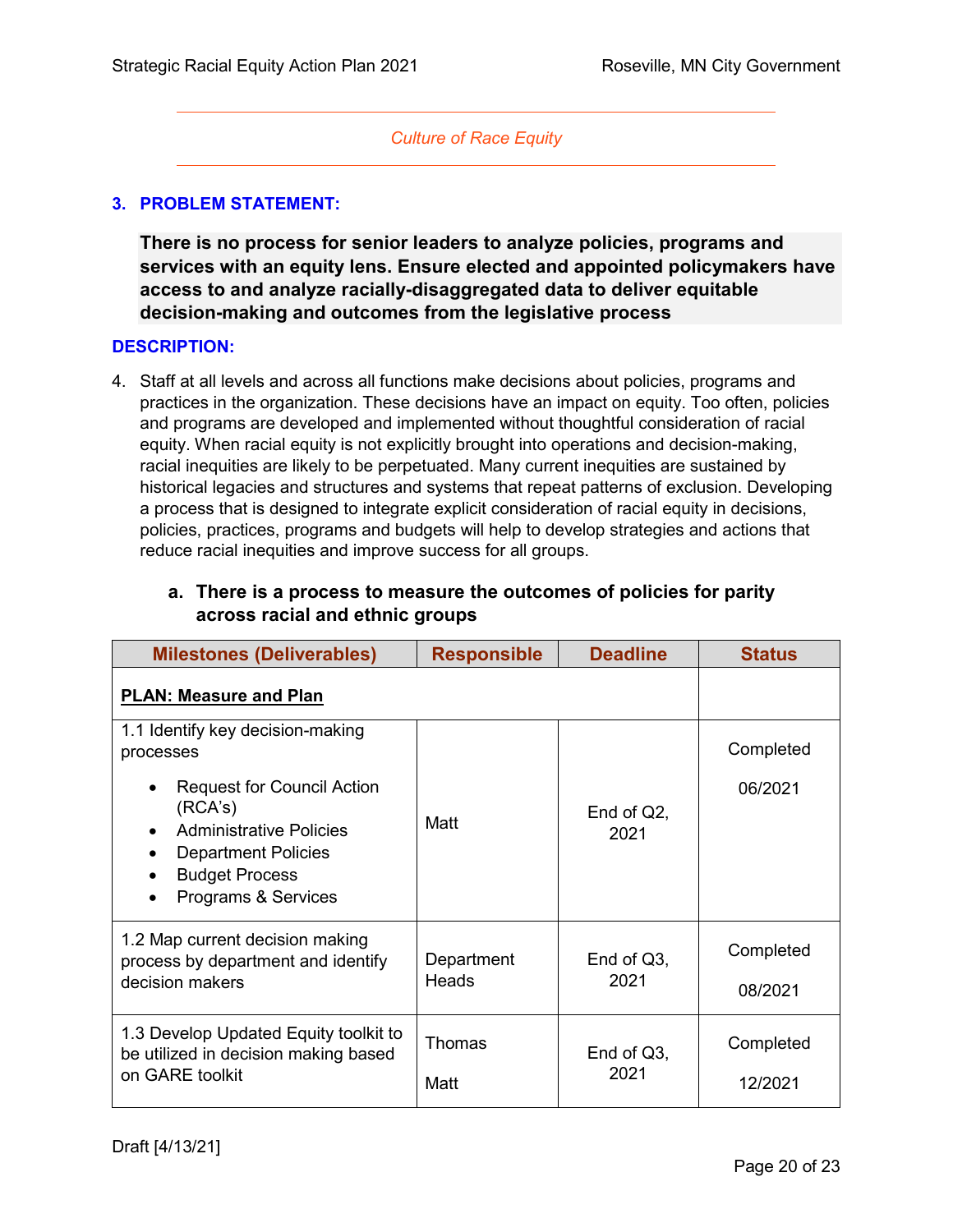| <b>Milestones (Deliverables)</b>                                                                                             | <b>Responsible</b>                                    | <b>Deadline</b>       | <b>Status</b>        |
|------------------------------------------------------------------------------------------------------------------------------|-------------------------------------------------------|-----------------------|----------------------|
| 1.4 Gather feedback and consensus<br>on the new toolkit; approval                                                            | Thomas<br>Matt                                        | Early Q4, 2021        | Completed<br>01/2022 |
| 1.5 Present new toolkit for<br>Department Head and City Council<br>approval                                                  | Pat<br>Rebecca                                        | End of $Q4$ ,<br>2021 | Completed<br>01/2022 |
| 1.6 Update RCA's and policy<br>documents to reflect the toolkit<br>process                                                   | Rebecca<br><b>Thomas</b>                              | Early Q1, 2022        | On Hold              |
| 1.7 Establish reporting mechanism for<br>use by departments<br>(template/dashboard)                                          | Rebecca<br><b>Thomas</b><br>Garry                     | End of $Q1$ ,<br>2022 |                      |
| 1.8 Develop & implement training on<br>Equity toolkit for decision makers and<br>others along the process map.               | Thomas<br><b>Strategy Team</b><br>Department<br>Heads | End of $Q2$ ,<br>2022 |                      |
| 1.9 Conduct training for<br>commissioners and councilmembers<br>on using the equity toolkit data in final<br>decision making | Thomas                                                | Early Q3, 2022        |                      |
|                                                                                                                              | <b>DO: Execute Work Plan(s) and Measure Results</b>   |                       |                      |
| 1.10 Launch new toolkits                                                                                                     | <b>Relevant Staff</b><br>and Council                  | $Q3 - Q4$ , 2022      |                      |
| 1.11 Quarterly check in/report on<br>usage<br>Align with PPP Quarterly<br>reports                                            | Department<br><b>Heads</b>                            | Ongoing               |                      |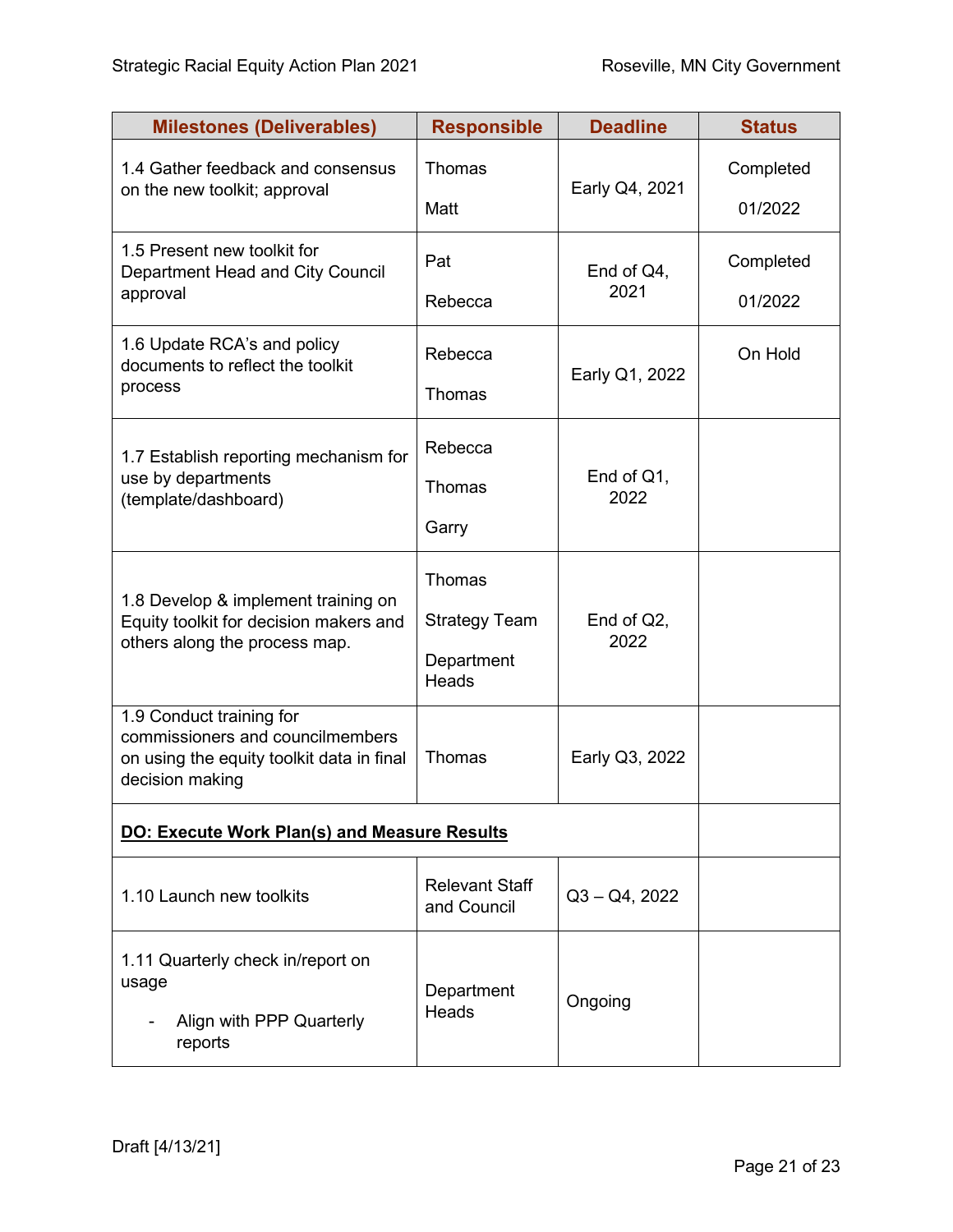| <b>Milestones (Deliverables)</b>                                                                                                                                                                                                                 | <b>Responsible</b>                    | <b>Deadline</b>       | <b>Status</b> |
|--------------------------------------------------------------------------------------------------------------------------------------------------------------------------------------------------------------------------------------------------|---------------------------------------|-----------------------|---------------|
| 1.12 Review usage reports and<br>identify areas for improvement                                                                                                                                                                                  | <b>Thomas</b><br><b>Strategy Team</b> | Q4, 2022              |               |
| 1.13 Implement necessary<br>improvements<br>Include additional training                                                                                                                                                                          | Thomas                                | Q1, 2023              |               |
| <b>CHECK: Learn and Improve</b>                                                                                                                                                                                                                  |                                       |                       |               |
| 1.14 Evaluate activities, resource<br>investment, and results over the past<br>year to identify good practice,<br>benchmarking, and improvement<br>opportunities. Determine what is<br>necessary to achieve desired equity<br>results next year. | Rebecca<br><b>Strategy Team</b>       | Q4, 2023              |               |
| 1.15 Share our effective practices<br>and what we have learned with our<br>members and peers.                                                                                                                                                    | <b>Strategy Team</b>                  | End of $Q4$ ,<br>2023 |               |
| <b>ACT: Make it Habit</b>                                                                                                                                                                                                                        |                                       |                       |               |
| 1.16 Institutionalize the changes<br>through formal policy and practice<br>documentation.                                                                                                                                                        | All                                   | Q1, 2024              |               |